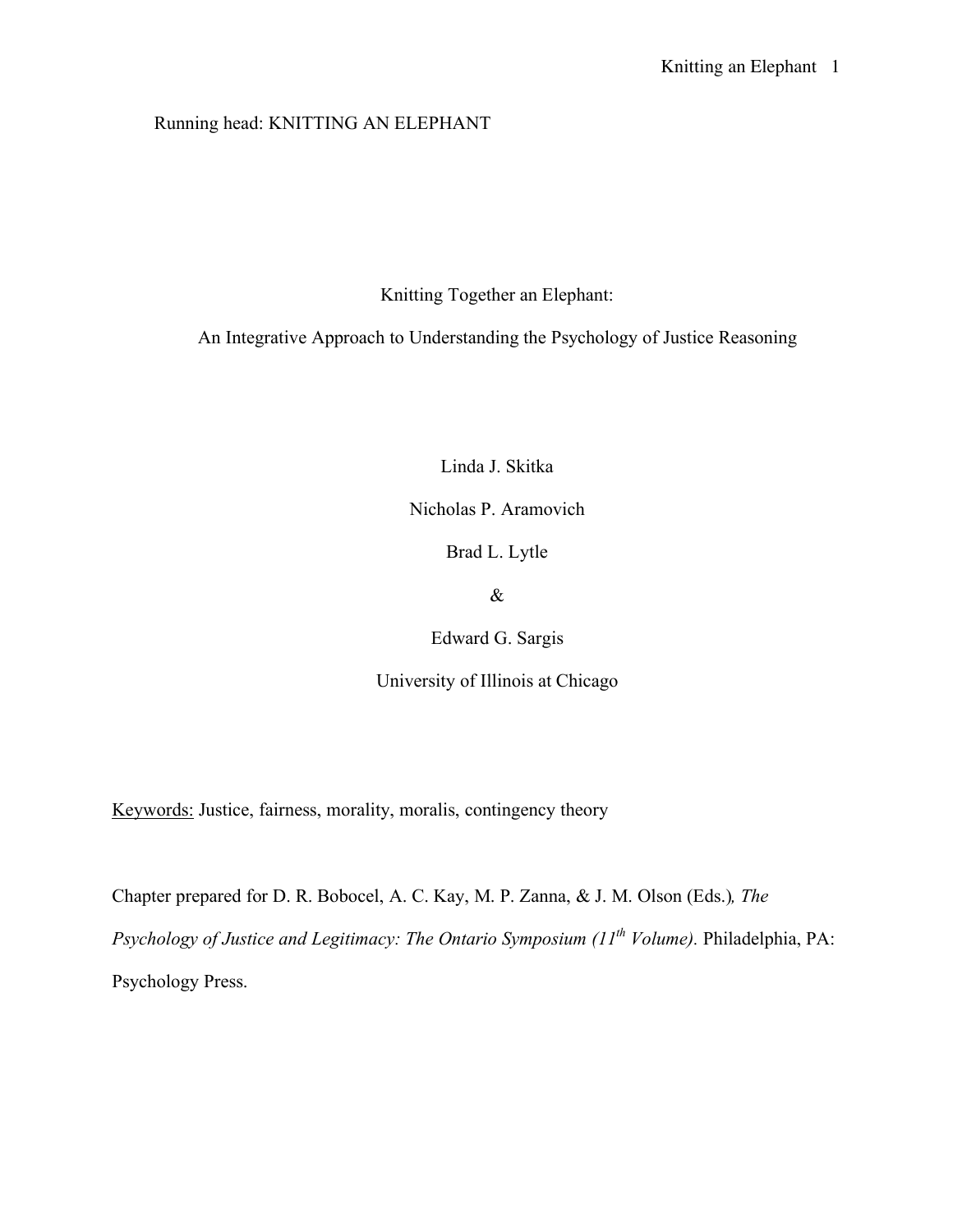## Abstract

Why do people care about justice? How do people reason about what is fair or unfair? To answer these questions, justice researchers have developed theories of justice reasoning based on their assumptions about people's needs, desires, and motivations. For example, theories of social exchange assume people are rationally self-interested and will evaluate fairness through the lens of maximizing rewards. Alternatively, theories of procedural fairness assume people fundamentally need to belong to groups and will focus on the fairness of procedures as an indication of their worth to the group. Moral theories of justice reasoning assume people have fundamental beliefs about right and wrong and that people evaluate fairness in accordance with these beliefs. This chapter reviews these three theoretical perspectives and integrates them into a contingency theory of justice. The contingency theory of justice posits that how people define fairness depends on the current perspective of the perceiver (material, social, or moral perspective). Specifically, we propose that the perspective and motivations of the perceiver impact the factors people use to decide whether something is fair or unfair. The contingency theory of justice can account for the complexity and flexibility of people's justice reasoning, and how justice judgments vary both between and within persons over time. Additionally, the theory suggests that an important area of future research inquiry is exploring how people cope with differences in their fairness judgments, and how they resolve conflicts and arrive at consensus that everyone can agree is fair.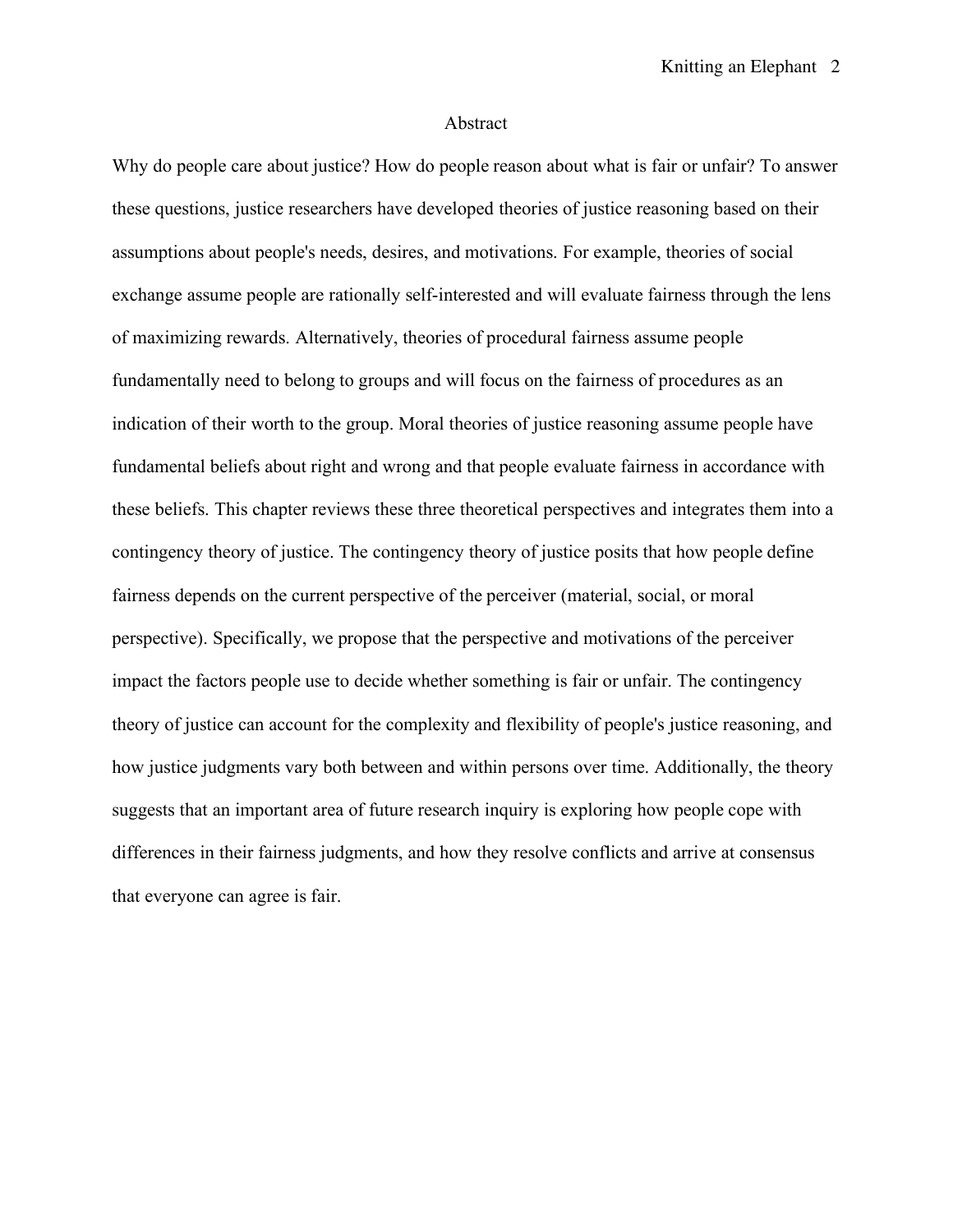## Knitting Together the Elephant:

An Integrative Approach to Understanding the Psychology of Justice Reasoning Theories that have attempted to explain why people care about fairness and the factors that people use to decide whether fairness has been achieved have a rich and vibrant history dating back to the earliest philosophers. Moreover, over time, modern social psychological inquiry into questions of how people decide whether something is fair or unfair, and the consequences of these judgments, has already cycled through a number of different major shifts in theoretical focus. One goal of the current chapter is to provide a brief historical overview of psychological justice theory and research focusing on three major metaphors that have guided various shifts in research focus and attention: (1) *homo economicus*, that is, a metaphor of human motivation focused on what people "get" out of social relationships, (2) *homo socialis*, that is, a metaphor of human motivation focused less on material goals and outcomes, and instead on people's need for status, standing, and to belong, and (3) a relatively new metaphor for thinking about fairness, *homo moralis*, that is, that people are sometimes motivated to enforce or live up to their core conceptions of moral right and wrong (cf. Skitka, Bauman, & Mullen, 2008). To a considerable degree, justice theorists present these different metaphors for human motivation as competing, rather than complementary, accounts for what people most care about, and therefore as competing conceptions of the factors people weight most heavily when deciding whether something is fair or unfair.

 A second and more ambitious goal of this paper is to generate a more general model of justice reasoning that integrates these different perspectives into a greater theoretical whole. The working premise of our contingency model of justice is that people are both flexible and complex, and that human psychology is not driven by single motives or frames of reference.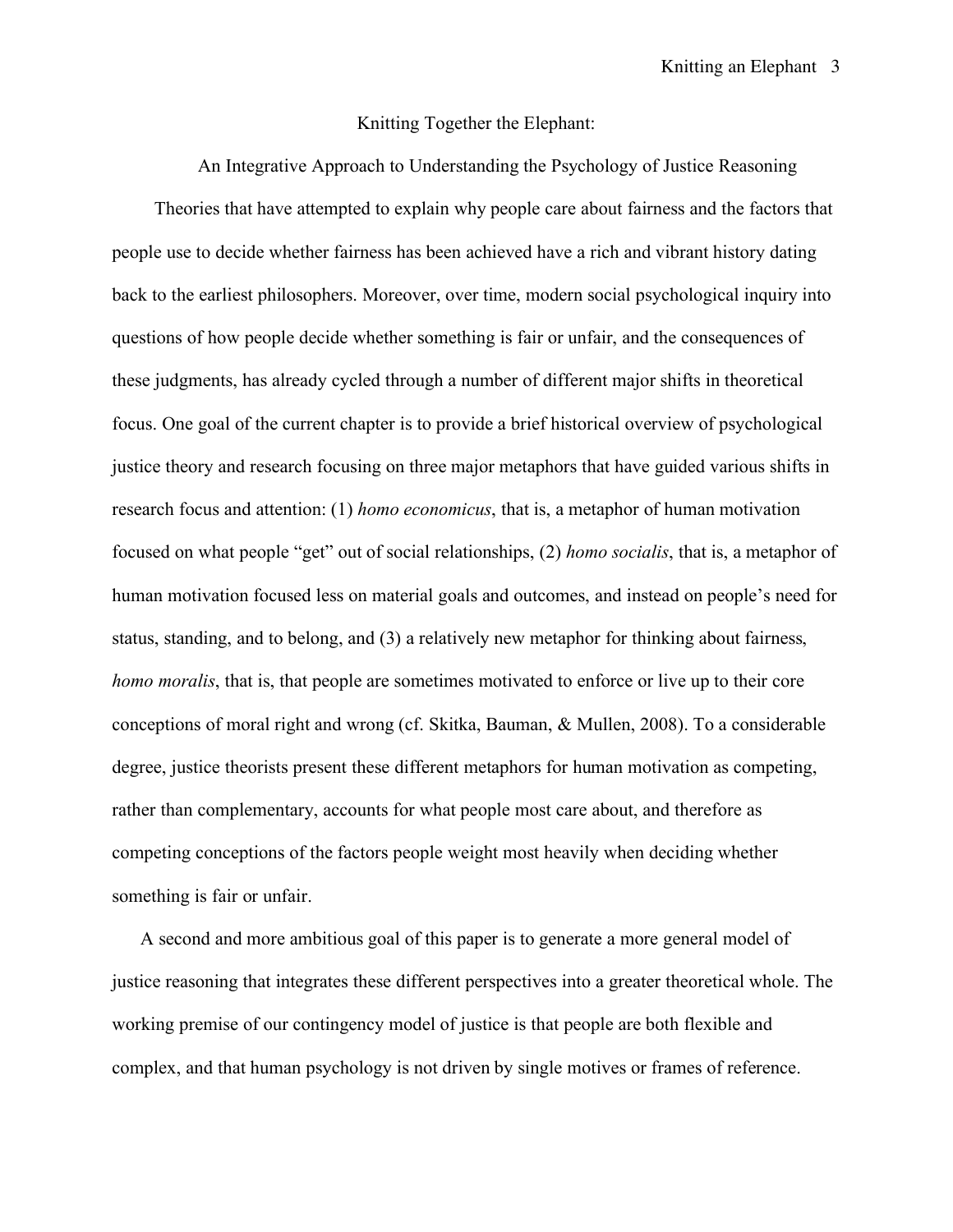Sometimes people will be concerned about maximizing material gain; other times they will be more concerned about their social status and standing in the group; yet other times, they will be concerned about neither of these things, and will be motivated by living up to or defending personal conceptions of the moral good. How they define what is fair or unfair, and the factors that will weigh most heavily in their fairness judgments, will vary as a function of which perceptual frame of reference they currently see as most relevant to the situation at hand. Before going into further details about the contingency theory of justice we propose here, we first provide some historical context and background for it.

## *Metaphors Guiding Justice Research:*

## *A Brief Historical Overview*

 Research in the psychological and social sciences is often guided by initial assumptions, or guiding metaphors, about human nature (Lakatos, 1978). Guiding metaphors strongly influence what is to be observed and scrutinized, what questions are considered interesting and important, how these questions are to be structured, as well as how the results of scientific investigations are interpreted (Kuhn, 1962). As briefly mentioned earlier, one can argue that various programs of justice research have tended to be guided by different assumptions about the key motives that drive human behavior, and therefore that shape how people think about and why they care about fairness. We briefly review three of these programs of theory and research below.

#### *Homo Economicus: Justice as Social Exchange*

 The metaphor of *homo economicus,* that is, the idea that people are rationally self-interested utility maximizers, represented a hardcore assumption of classic social exchange theories, as well as early theories of distributive justice (e.g., Adams, 1965; Blau, 1964; Homans, 1961; Walster, Walster, Berscheid, & Austin, 1978). These theories assume that people approach life as a series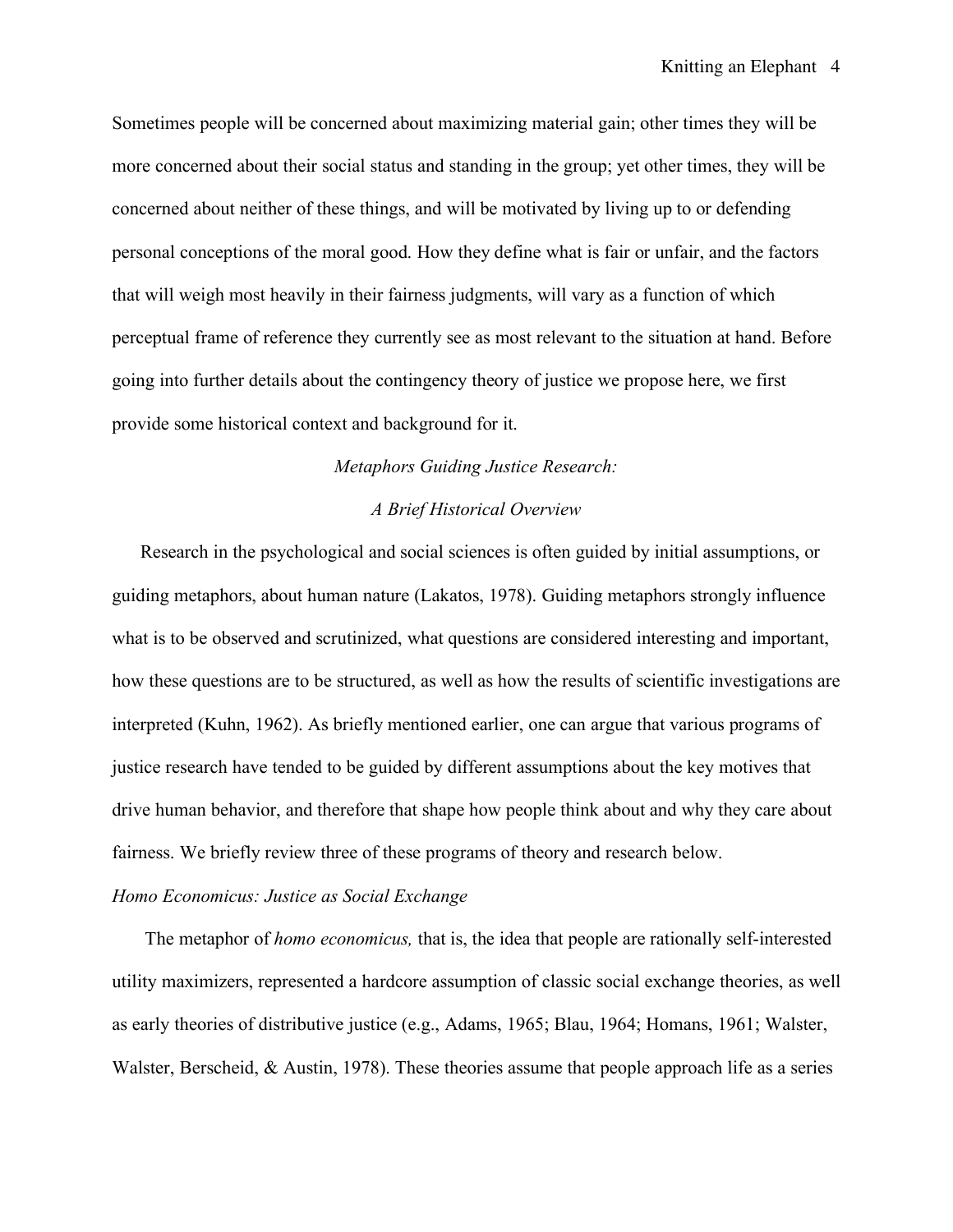of negotiated exchanges, and that human relationships and interactions are best understood by applying subjective cost-benefit analyses and comparisons of alternatives. These theories posit that issues of equity and justice arise whenever two or more persons exchange valued resources, whether these resources consist of goods, services, money, or even love and affection. Although based on an assumption that people are rationally self-interested, these theories also propose that properly socialized persons learn that to maximize rewards in the long run, they need to understand and adhere to norms of fairness in their relationships with others (e.g., Walster et al., 1978). Groups maximize their collective gain by evolving accepted systems for fairly apportioning the costs and benefits of social cooperation among members. Therefore, these theories propose that (a) groups evolve norms about fair exchange, (b) groups generally reward members who treat others according to these norms, and punish those (i.e., incur greater costs to) who do not, and (c) participating in unfair exchange causes psychological distress, that in turns motivates attempts to restore fairness (Walster et al., 1978). Not surprisingly, justice theories that use economic exchange as a guiding theoretical metaphor have primarily inspired studies that examine people's reactions to what they "get" out of a given encounter or relationship, and how perceptions of either under- or over-benefit leads people to change either their costs or benefits to restore a psychological sense of balance or fairness.

Considerable research is consistent with the notion that people do tend to track relative costs and benefits, and these cost-benefit calculations influence perceptions of fairness and a host of fairness-related behavior and reactions. For example, people (a) attend to and care about how much they contribute to and get out of their social relationships (Walster et al., 1978; Konow, 1996), including what they contribute to and get out of their closest and most intimate relationships, such as dating and marriage (Rusbult, 1983; Sprecher & Schwartz, 1994), (b) take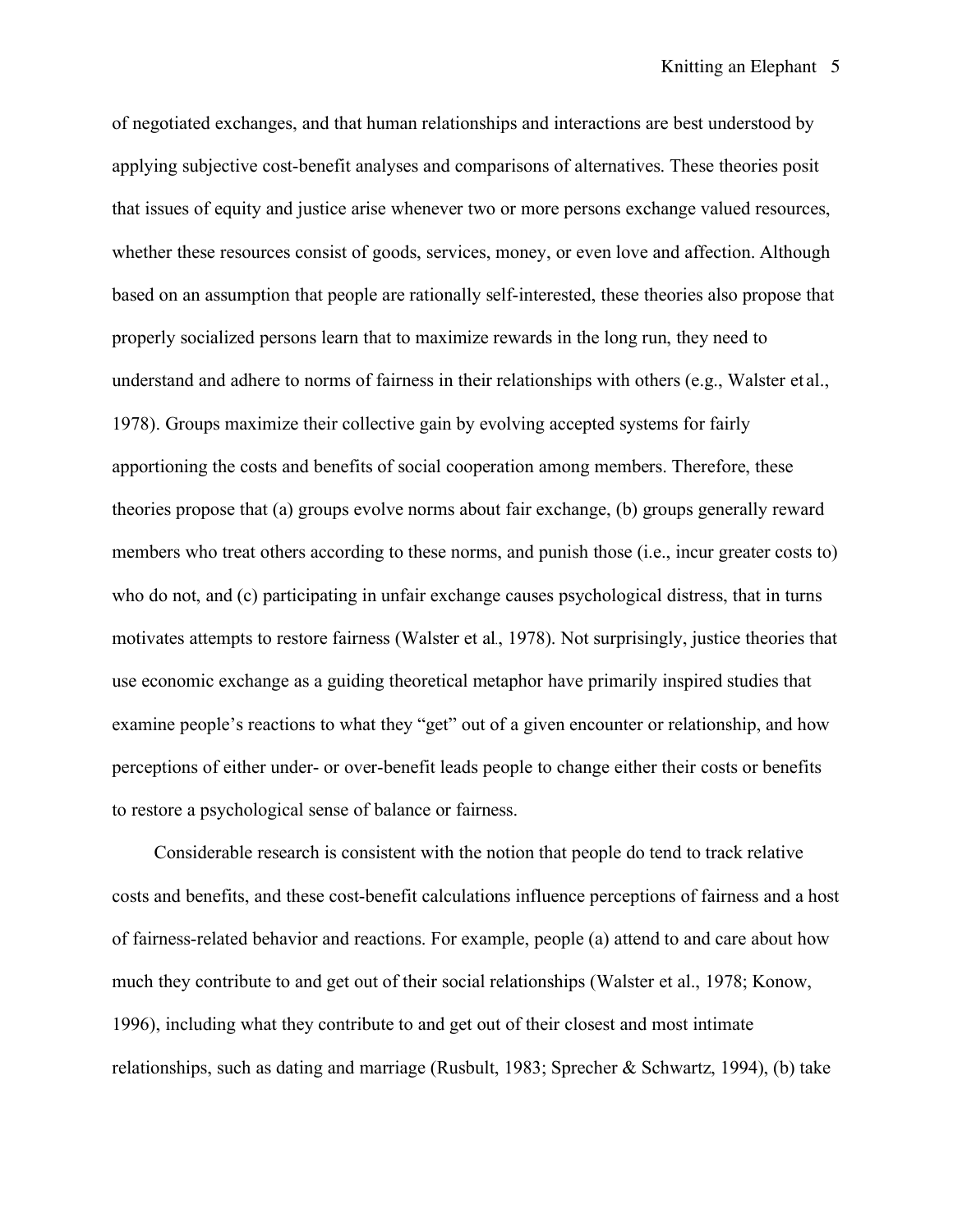into account deservingness criteria (e.g., relative contributions) when deciding how to fairly allocate resources to others (see Brewer & Kramer, 1985; Cook, 1975 for reviews), (c) incur costs to punish someone who violates standards of fair allocation behavior (e.g., Fehr  $\&$ Fischbacher, 2004; Fehr & Schmidt, 1999), and (d) perceive both getting more and less than others do for similar effort to be unfair, and will change their levels of contribution to a relationship if they feel either under- or over-benefited (see Walster et al., 1978, for a review). In summary, a vast amount of research is consistent with the notion that people care about the fairness of distributions of costs and benefits, and people use notions of economic exchange to understand the fairness of their social relationships.

## *Homo Socialis: Needs for Status, Standing, and Belonging*

A shift in the metaphor that guided justice theorizing and research in social psychology occurred during the early 1980s with the introduction of the group value model of procedural fairness. The guiding metaphor of this program of research was the notion that people more often seek to satisfy relational motives, such as needs to feel valued, respected, and included in important social groups, than pursue material self-interest; that is, *homo economicus* yielded to *homo socialis*. Therefore, research began to focus more on leaders' or authorities' behaviors and decision making and how these affected recipients' reasoning about fairness, and focused less on outcome distributions and the factors that determined them (e.g., Lind & Tyler, 1988; Tyler & Lind, 1992). By using "need to belong" as a lens for examining what mattered in the psychology of justice, researchers broadened their understanding of how and why people make fairness judgments. For example, researchers identified the pervasive influence of procedural treatment (such as variations in opportunities for voice, being treated with dignity and respect, and freedom from bias) on perceptions of fairness, working from the assumption that procedural treatment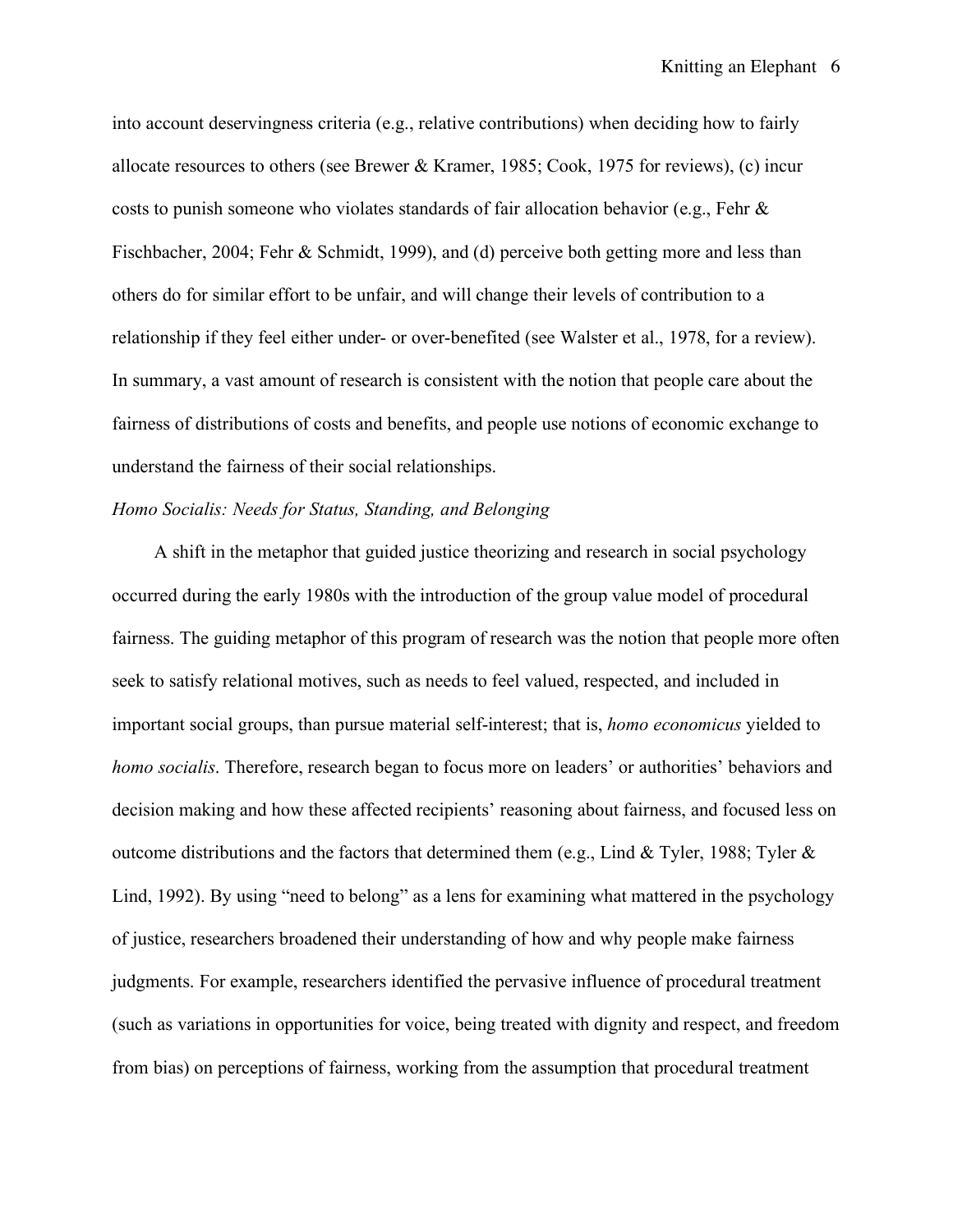provides more relevant information for judging one's relative standing than do material outcomes.

 Considerable research is consistent with the *homo socialis* prediction that procedural treatment and people's concern with needs to feel valued and respected as group members influences perceptions of fairness and a host of fairness-related behavior and reactions. For example, people (a) spontaneously mention issues about treatment and lack of respect more than they do specific outcomes when asked to recall specific instances of injustice or unfairness (Lupfer, Weeks, Doan, & Houston, 2000; Mikula, Petri, & Tanzer, 1990), (b) use procedural treatment and not just decision outcomes when evaluating the fairness of authorities and institutions (Lind & Tyler, 1988; McFarlin & Sweeney, 1992), (c) become more committed to organizations when they believe they are treated well, even if they receive non-preferred outcomes (Greenberg 1990; Skarlicki & Folger, 1997; Tyler, 1989), and (d) identify more strongly with procedurally fair groups and authorities, which in turn relates to a host of other consequences, such as cooperation with the rules and going the extra mile to serve the groups' interests (see Tyler & Bader, 2003, for a review). In summary, a large amount of research is consistent with the notion that people's fairness reasoning is shaped by more than the material or concrete outcomes they receive from a social exchange. People also care about how decisions are made and the degree to which decision makers signal that people are valued and respected members of the group. Researchers may not have discovered the importance of procedures and treatment to justice judgments had they remained solely committed to understanding justice only from the perspective of economic exchange.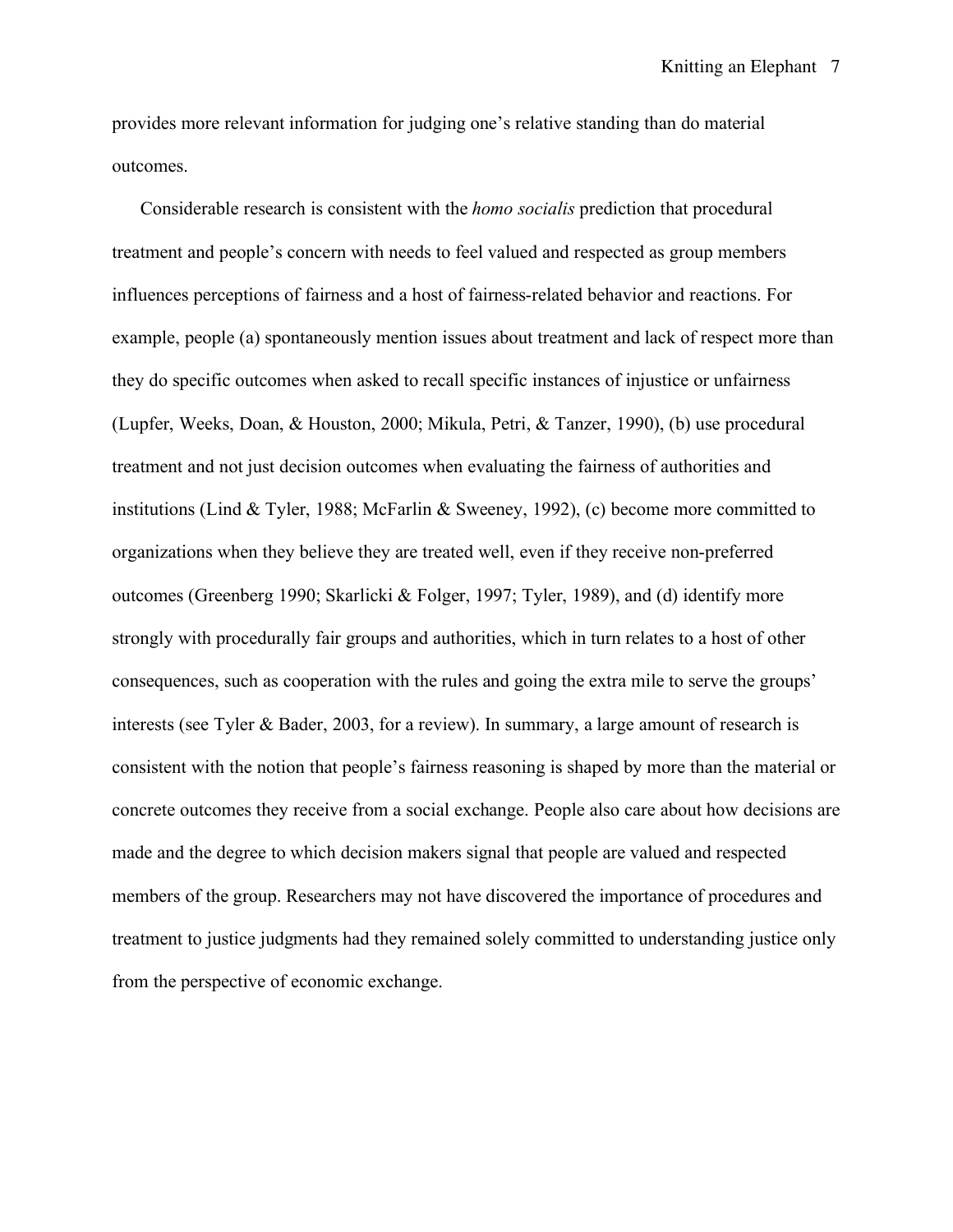## *Homo Moralis: Moral Authenticity and Conceptions of the Good*

 Now another shift seems to be underway. A number of theorists and researchers have turned their attention to the role that moral concerns play in people's justice reasoning and behavior (e.g., Brosnan & de Wall, 2003; Cropanzano, Bryne, Bobocel, & Rupp, 2001; de Waal, 1996; Fehr & Fischbacher, 2004; Folger, 2001; Folger, Cropanzano, & Goldman, 2005; Skitka & Houston, 2001; Skitka et al., in press). Theorists across a host of different disciplinary traditions seem to be converging on the insight that managing the particular challenges of group living (e.g., aggression, competition, cooperation, deception, and the undermining role of self-interest) led to adaptation through natural selection of the human capacities to care about morality independent of their self-interest and belongingness needs. People who learned to manage the balance between competition and cooperation, develop conceptions of moral right and wrong, and punish those who broke contracts or other justice arrangements, had a clear adaptive advantage over those who failed to develop traits that allowed them to manage these challenges (see Robinson, Kurzban, & Jones, 2007 for a detailed review).

 The connections between morality and justice are also clear in other theories and schools of thought as well. A working definition of justice and what it means to people could reasonably start with morality, righteousness, virtues, and ethics rather than with self-interest, belongingness, or other non-moral motivations (Skitka & Bauman, in press). For example, Plato's conception of individual justice was distinctively moral. Plato considered actions to be just if they sustained or were consonant with ethics and morality, rather than baser motives, such as appetites (e.g., lust, greed; Jowett, 1999). In addition to having strong roots in classical philosophy, the connection between conceptions of justice and morality has been a consistent theme in moral development theory and research. For example, Kohlberg's theory of moral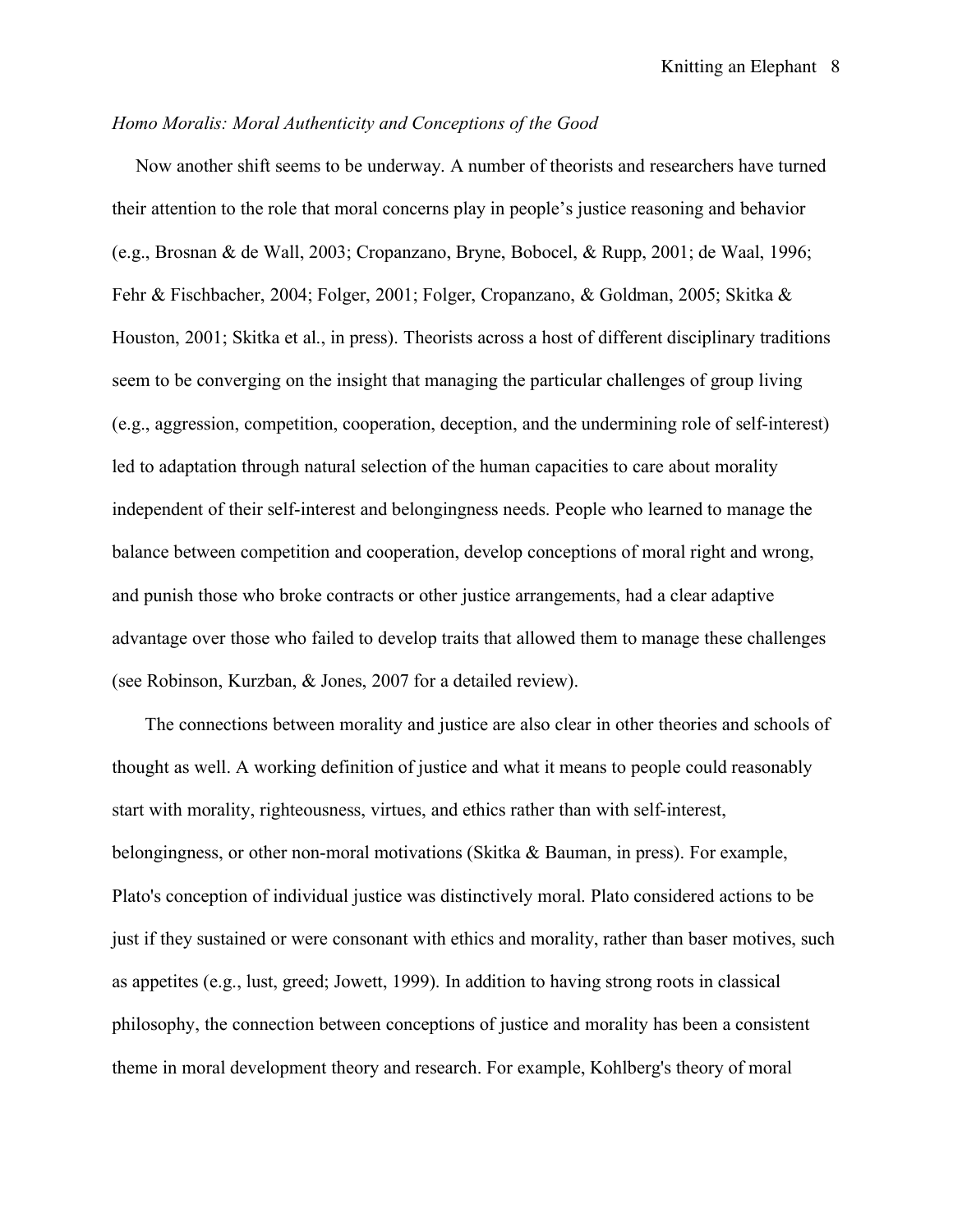development (e.g., Kohlberg, 1973) posits that justice is an essential feature of moral reasoning, and that "justice operations" are the processes people use to resolve disputes between conflicting moral claims. From this developmental perspective, people progress toward moral maturity as they become more competent and sophisticated in their approach to justice operations. In short, an alternative guiding metaphor in justice research and closely related areas is *homo moralis,* that is, the notion that people have an intrinsic propensity for caring about and acting on conceptions of morality.

Although a newer area of empirical inquiry than research inspired by the *homo economicus* or *socialis* metaphors, the notion that people's sense of morality or immorality affects how they reason about fairness has received some empirical support. For example, when people's outcome preferences are experienced as strong moral convictions, rather than as equally strong but nonmoral preferences, people's perceptions of outcome fairness and decision acceptance are shaped more by whether outcomes are consistent with perceivers' moral priorities than by whether authorities are perceived as acting in procedurally proper or improper ways (e.g., Skitka, 2002; Skitka & Mullen, 2002), or whether authorities' behavior has been experimentally manipulated to be high or low in decision and treatment quality (e.g., Bauman & Skitka, under review). People also use whether decision outcomes are consistent with their personal moral standards to judge the legitimacy and fairness of authorities (see Skitka et al., in press, for a review). For example, Skitka (2006) found that people's pre-decision moral convictions about the appropriateness of physician-assisted suicide were stronger predictors of their subsequent perceptions of the outcome fairness and decision acceptance of a U.S. Supreme Court decision than was pre-decision perceptions of the legitimacy, procedural fairness, or their trust of the Supreme Court. Moreover, the degree to which the Court ruled consistently or inconsistently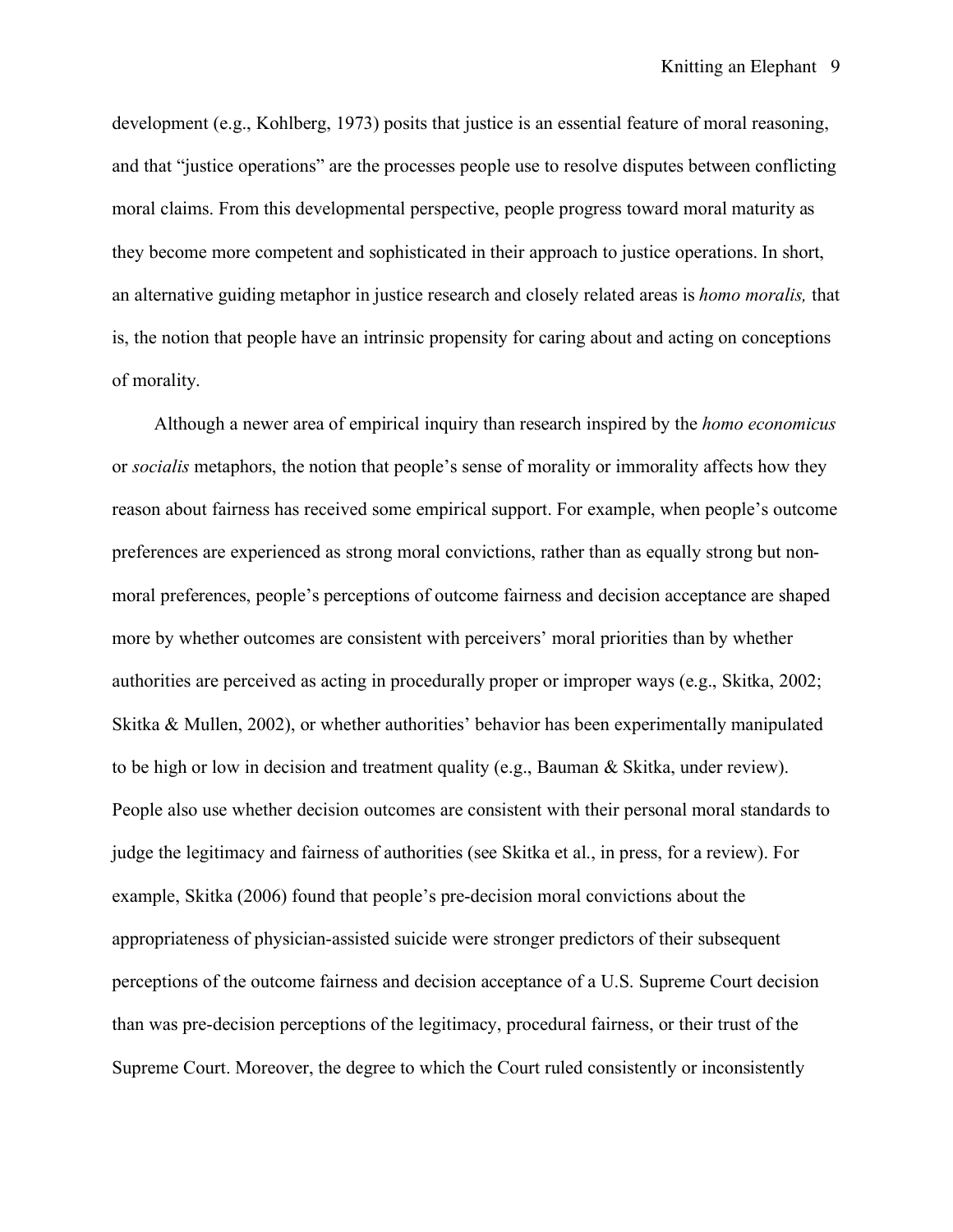with people's moral convictions also predicted how legitimate, procedurally fair, and trustworthy the Court was perceived as being after the decision.

 The guiding metaphors of *homo economicus, socialis*, and *moralis* have each been useful for theory and hypothesis generation, and each has provided a frame for thinking about how and why people might care about justice. In turn, each has led to testable hypotheses. Moreover, each perspective has received considerable support. That said, each metaphor in itself is limited in scope and range. Justice researchers guided by one or another metaphor may therefore be like the poet John Godfrey Saxe's blind men of Indostan, who each examined a different part of an elephant and therefore came to different conclusions about the fundamental character of "elephantness" ("it is very like a tree," "a wall," or "a snake"). The tree, wall, and snake descriptions are each accurate but limited descriptions of an elephant (its leg, body, and trunk). Similarly, justice researchers guided by the *homo economicus, socialis*, and *moralis* metaphors have found considerable evidence consistent with their predictions and claims, but may provide a limited view of the total "justice elephant." We turn next to (a) an attempt to "knit together" these different conceptions of the justice elephant into a conceptual whole, (b) provide some background for why this integration makes particular sense in terms of what we know more broadly about social psychology and social cognition, and (c) explore some of the implications of taking a more integrative, contingency-based approach to understanding the psychology of justice.

# *Knitting Together the Justice Elephant: Introducing a Contingency Theory of Justice*

 We accept the validity of the empirical research conducted within each of these different programs of research. People do approach justice from the perspective of economic exchange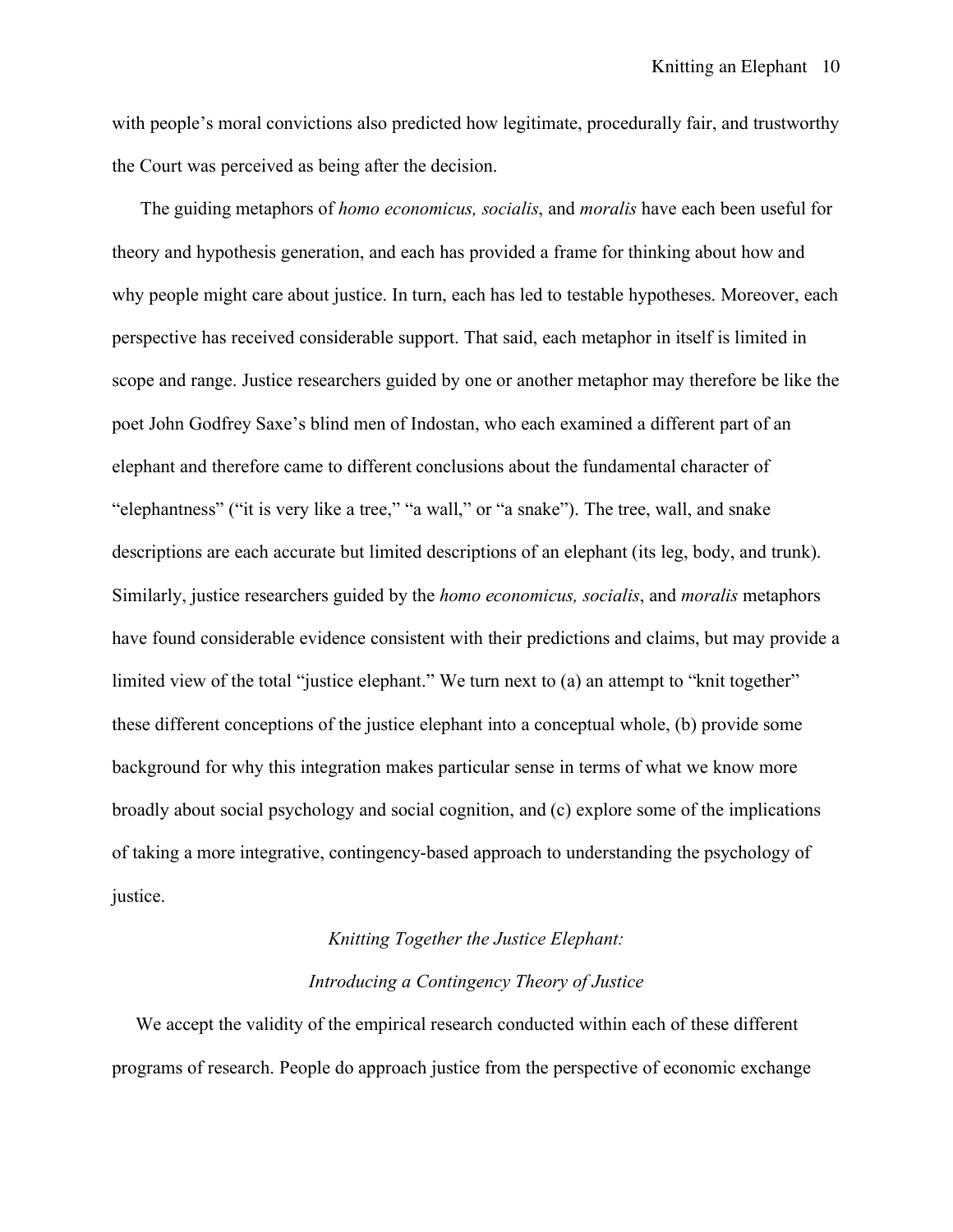and worry about what they get. People also approach justice from the perspective of a need to belong, to feel valued, and care about treatment and procedures, in addition to the fairness of material outcomes. However, people sometimes think they know the right or wrong outcome, and this certainty can lead them to focus on whether the right outcome is achieved, to the relative neglect of the how that outcome is achieved. What is missing is a clear overarching theoretical framework that is consistent with each of these seemingly inconsistent conclusions about the critical foundations of the psychology of justice. A theoretical perspective that could account for these discrepancies and knit together a coherent theoretical "whole elephant" is a contingent one: How people define what is fair or unfair and the factors that weigh most strongly in predicting fairness judgments and behavior depends on the current perspective of the perceiver. Which set of motivational concerns, and therefore what factors they weight most heavily in a given fairness judgment, will importantly depend on *which* set of motivational concerns currently is most important or cognitively accessible to them in a given situation (cf. Deutsch, 1985; Lerner, 1977).

## *Shifting From Competing Metaphors to Contingencies*

 We argue that people's justice reasoning is likely to be contingently shaped by at least three major categories of motivational concerns; that is, the *economicus, socialis,* and *moralis*  motivational concerns already described. According to our contingency theory of justice (which is an updated version of the accessible identity model, or AIM, proposed by Skitka,  $2003<sup>1</sup>$ )

 $\frac{1}{1}$ <sup>1</sup> One major difference between the AIM and contingency model proposed here is the relative emphasis on identity as a foundation for how justice contingencies are stored in memory, and therefore the degree to which identity activation is a necessary, rather than a sufficient, cause of activation of different contingencies of needs or goals. The AIM proposed that these conceptions were stored in close connections with the material, social, and moral senses of identity. The contingency model acknowledges that the self may be one of any number of possible ways these needs and goals may be organized in memory, but considers the necessary versus sufficient role of identity as a more open and testable question, rather than a core foundation of the theory. We discuss these differences in some detail later in the chapter.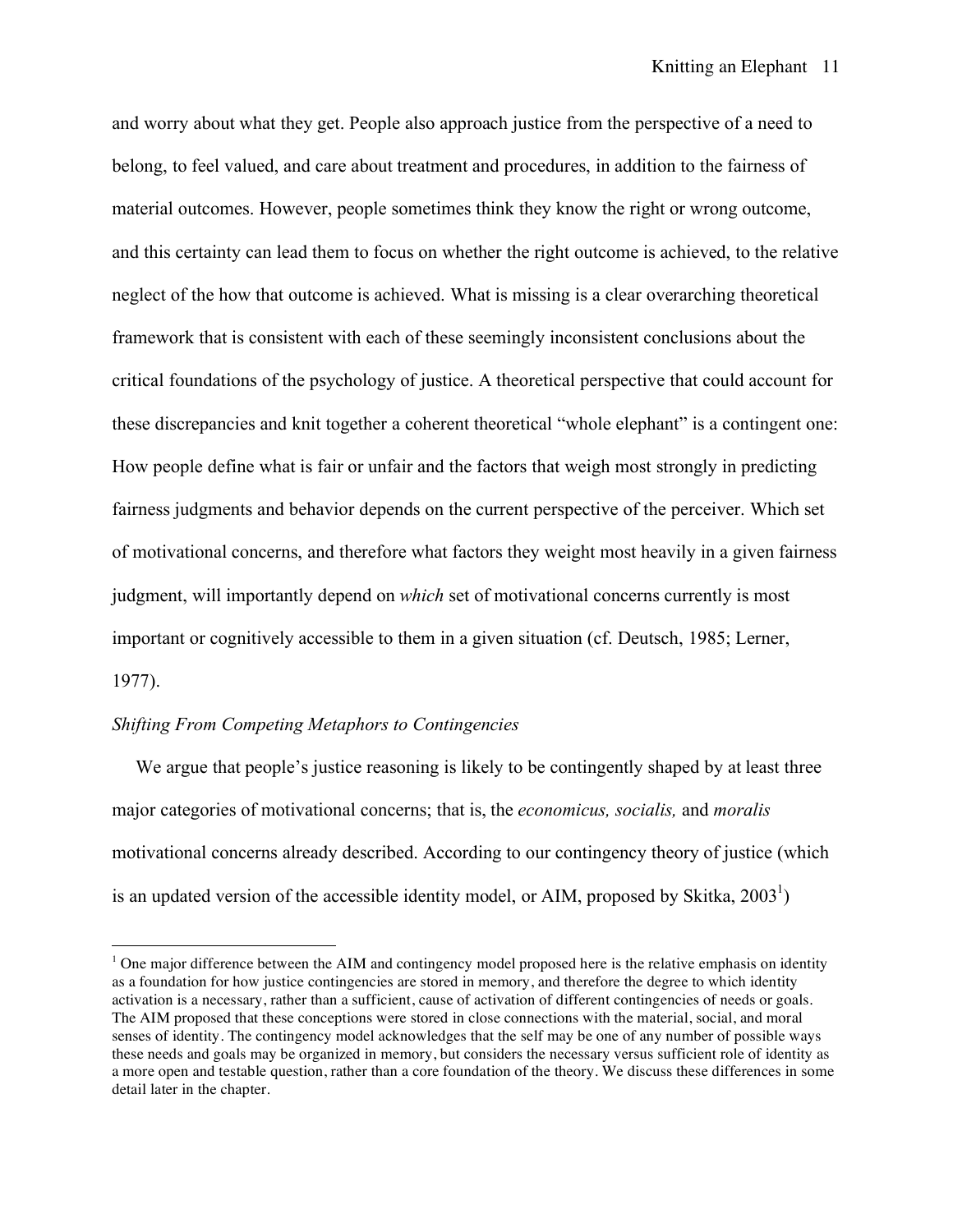various justice prototypes, schemas, or norms are likely to be stored in memory in close association with people's *economicus, socialis,* and *moralis* goals and needs. Therefore, we posit that conceptions of justice are partially dependent upon other goals simultaneously pursued and currently activated in people's working memory. How people think about fairness will therefore contingently depend on whether perceivers are currently working from an *economicus, socialis,* or *moralis* perspective. Moreover, people's normative expectations about what constitutes justice in any given situation will depend—that is, be contingent on—whether they see the situation as relevant to their own and others' *economicus, socialis,* or *moralis* needs and goals.

## *The Economicus Contingency*

 Material goals and concerns refer to people's desire to satisfy their basic needs, such as for food, shelter, clothing, and so on, as well as their desire to accumulate possessions, property, and wealth as valuable ends in themselves rather than in the service of needs for social status (e.g., Belk, 1988; James, 1890). Materialistic goals and concerns are among the most normatively "self-interested" or "selfish" of human motivations. That said, considerable research indicates that pure self-interest and a Hobbesian war of all against all is avoided by people's acceptance of the need for fairness in economic and material exchange (e.g., Lane, 1986; Walster et al., 1978).

 An *economicus* perspective is most likely to be activated in situations when (a) people's basic material needs are perceived as not being met or are under threat (Maslow, 1993), (b) when the social situation presents a real or perceived potential for material loss or gain, (c) the relational context is defined in market pricing terms, for example, people are involved in negotiating prices, wages, or the exchange of fungible resources (Fiske, 1991), (d) the goal of the social system is to maximize productivity (Deutsch, 1985; Lerner, 1977), and (e) other goals or concerns are not particularly salient. Proportionality of entitlements to contributions, or equity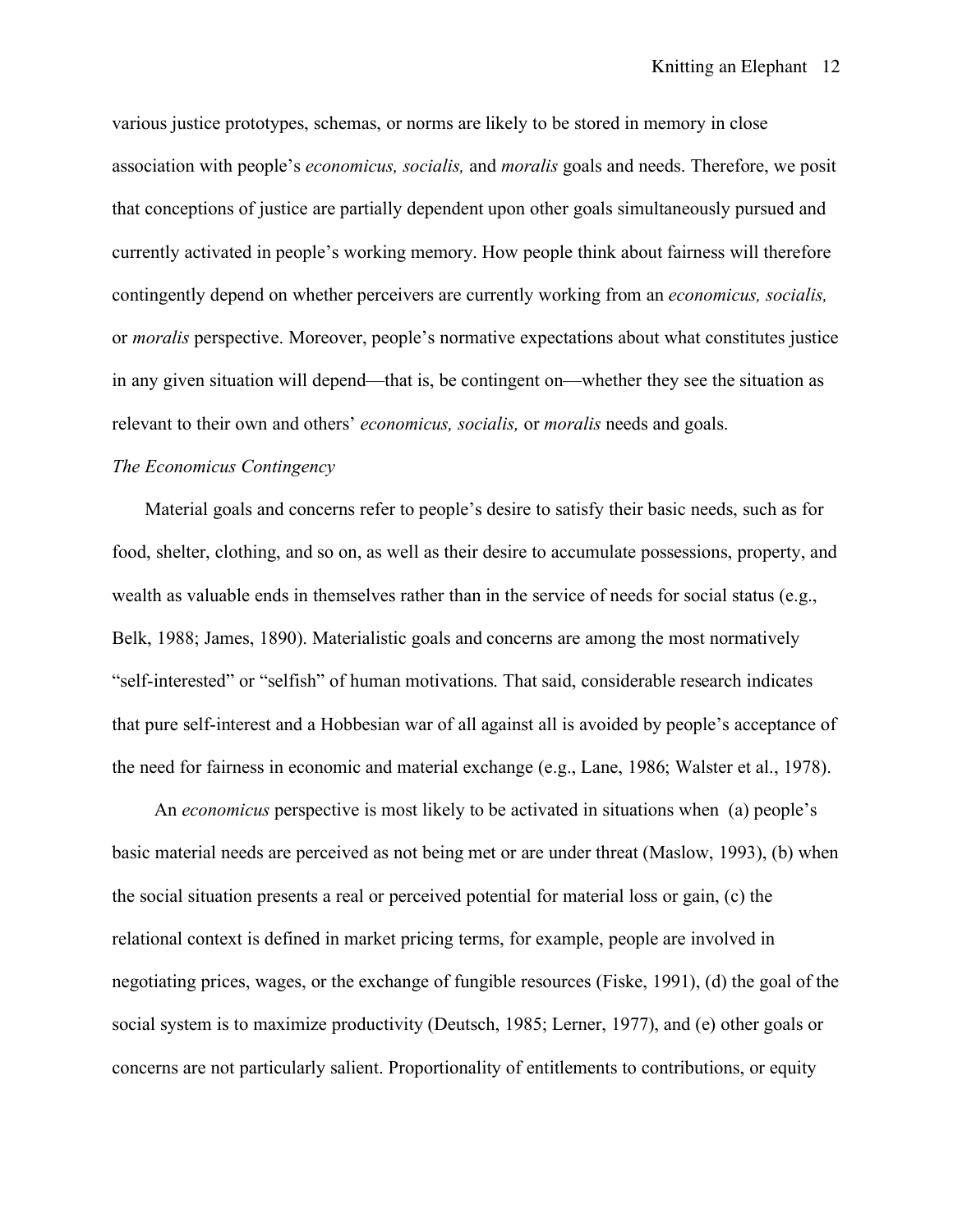rules, most frequently defines fairness in market contexts (e.g., Fiske, 1991; Lane, 1986; Rainwater, 1974; Walster et al., 1978) and therefore presumably when people's material concerns are especially salient and accessible in memory as well.

Consistent with some of the ideas just outlined, some research suggests that distributive justice concerns (i.e., whether outcomes are allocated in fair ways) emerge as stronger predictors of overall perceptions of organizational justice in cultures higher in materialism, whereas perceptions of interactional justice (i.e., interpersonal treatment, usually operationalized in terms of how authorities treat subordinates) are stronger predictors of overall perceptions of organizational justice in cultures lower in materialism (Kim & Leung, 2007). Also consistent with the notion that a *homo economicus* perspective is more likely to be dominant when basic material needs are not being met is the finding that higher levels of materialism are associated with lower levels of per capita gross national income (Abramson & Inglehart, 1995).

The relative salience of *economicus* goals and concerns will also shape which conceptions of procedural justice are likely to be salient or emphasized in a given situation. For example, Thibaut and Walker (1975) argued that one reason why people might care about procedural fairness is that it provides them with a real or perceived sense of process control over outcomes, something that serves people's material interests in the long run. Therefore, when material needs and goals are especially salient, people may define fairness more in terms of variables related with process control (e.g., voice, consistency, lack of bias) than variables that reflect relational concerns, such as whether people are treated with dignity and respect.

 In summary, the contingency theory of justice makes a number of predictions about when material goals and concerns are especially likely to dominate people's justice reasoning, as well as some specific predictions about the kinds of justice considerations that are likely to be most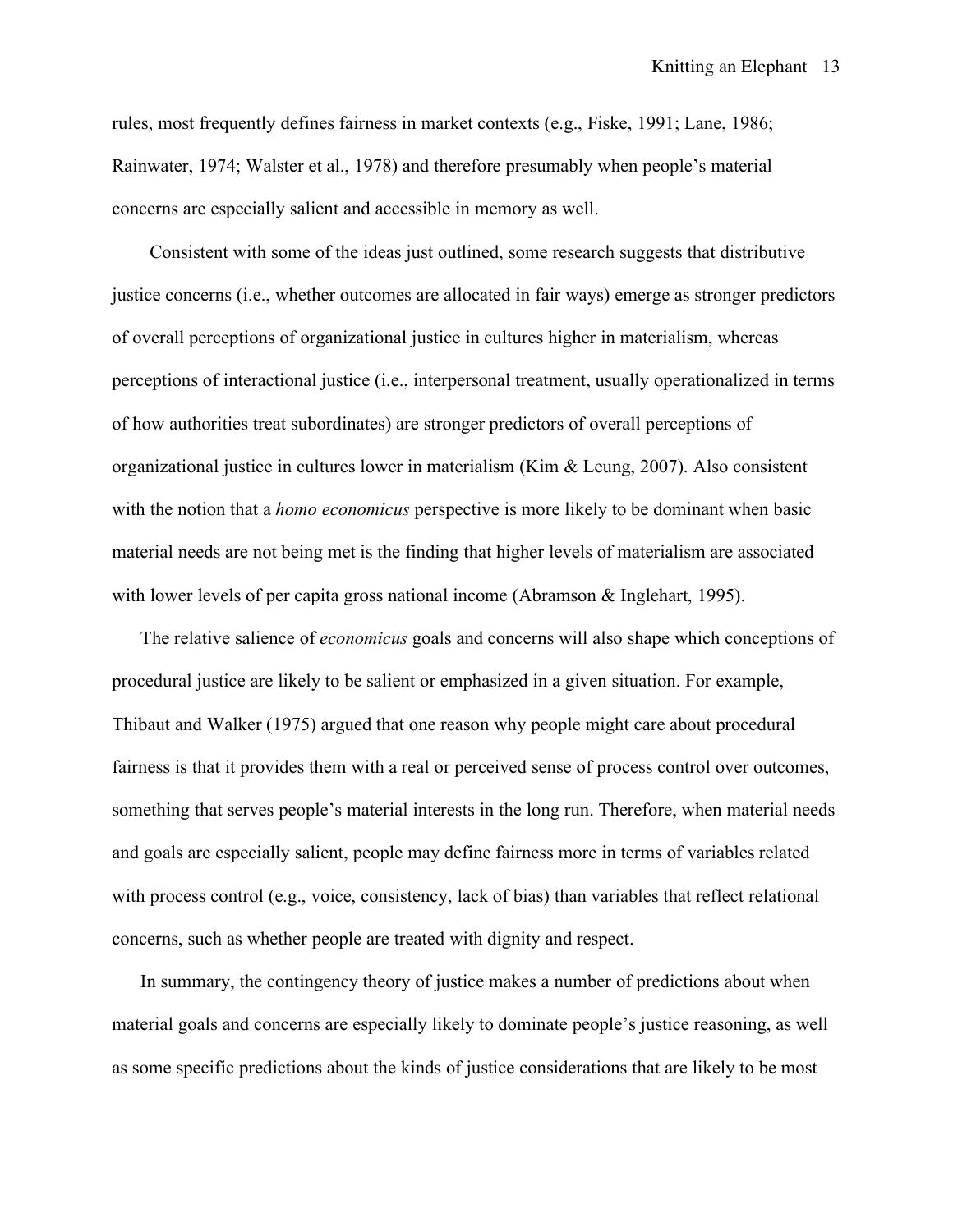salient when people are focused on their own or others' material needs and goals. It is important to point out that the contingency model does not predict that people will be solely concerned about outcomes when material concerns loom larger in people's minds than either social or moral concerns. Rather, the model predicts that when material motives are more highly accessible to people than either their social or moral motivations, people will be more likely to define fairness in terms of equitable outcomes, *and* in terms of procedures that maximize rather than minimize process control.

### *The Socialis Contingency*

In addition to having materialistic needs and goals, people also have strong needs for connection and to belong (Baumeister & Leary, 1995; Leary, Tambor, Terdal, & Downs, 1995) that are typically expressed through their desire to find and maintain relationships with others (Maslow, 1993). People's relational motives prompt concerns about being valued, respected, and included in important social groups (de Cremer & Blader, 2006).

 A *socialis* perspective is most likely to be activated in situations when (a) people's basic material needs are already satisfied (Maslow, 1993), (b) needs to belong and for inclusion are not being met and therefore are especially strong (de Cremer & Blader, 2006), (c) the social situation poses a real or perceived potential for loss or gain in inclusion, social status, or respect, and/or (d) the situation primes the need for, or goal of, maintaining group harmony and minimizing conflict (e.g., Deutsch, 1985; Lerner, 1977).

 Existing research suggests that when perceivers view a situation from a more *socialis* than *economicus* perspective, they are more likely to define distributive justice according to norms focused on need or equality than norms focused on contributions or inputs (Deutsch, 1975; 1985). For example, people primed with solidarity and group harmony goals (Deutsch, 1985), or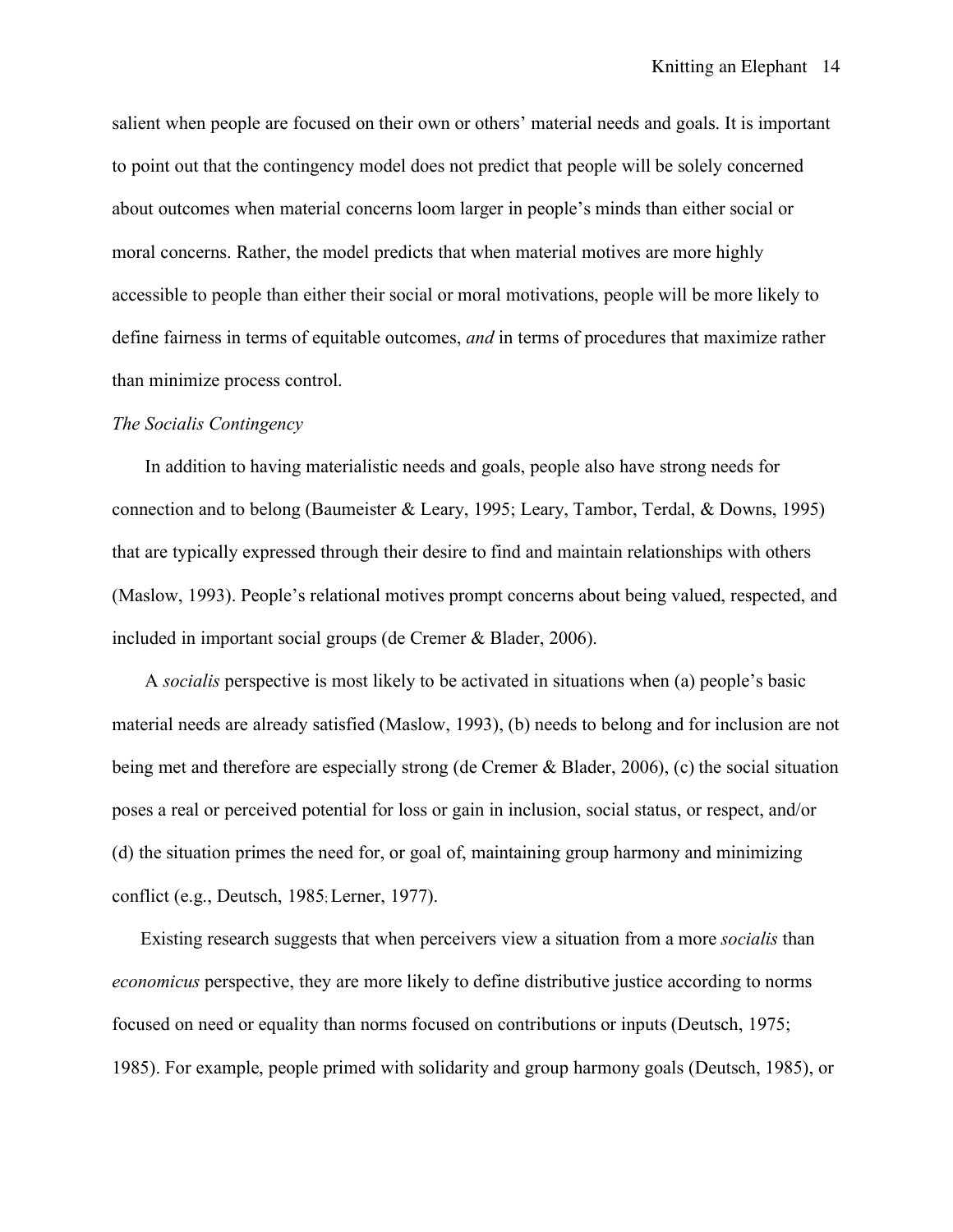who are chronically higher in communal or interpersonal orientation (Major & Adams, 1983; Watts, Messé, & Vallacher, 1982) are more likely to allocate material rewards equally than equitably, and to rate equal allocations as more fair than equitable ones. Other research indicates that conceptions of distributive justice also vary as a function of the social role of the perceiver, and the degree to which roles prime relational concerns. For example, when one's social role as a parent is more highly activated than other roles or concerns, one is more likely to perceive allocations based on need as more fair than those based on equity or equality (Drake & Lawrence, 2000; Prentice & Crosby, 1987).

There is also evidence that indicates that the relative salience of *socialis* needs and concerns affects how people define procedural fairness. There is now vast amounts of research that supports the notion that people's justice reasoning is more strongly influenced by interactional treatment (e.g., the degree to which involved parties are treated with dignity and respect) when their relational needs are especially salient or high rather than low. For example, people's fairness reasoning is influenced more strongly by variations in interactional treatment when (a) social identity needs are particularly strong (Brockner, Tyler, & Cooper-Schneider, 1992, Study 1; Huo, Smith, Tyler, & Lind, 1996; Platow & von Knippenberg, 2000; Wenzel, 2000), (b) perceivers are of low rather than high status (Chen, Brockner, & Greenberg, 2003), (c) status concerns are primed (van Prooijen, van den Bos, & Wilke, 2002), and (d) people are high rather than low in interdependent self-construal and interdependent self-construal is primed (Brockner, Chen, Mannix, Leung, & Skarlicki, 2000; Holmvall & Bobocel, 2008).

 It should be noted that groups—like individuals—can also have material, social, and moral goals and needs. For example, one group might be concerned about building a stronger financial endowment; another group might be concerned about building its status or brand recognition; a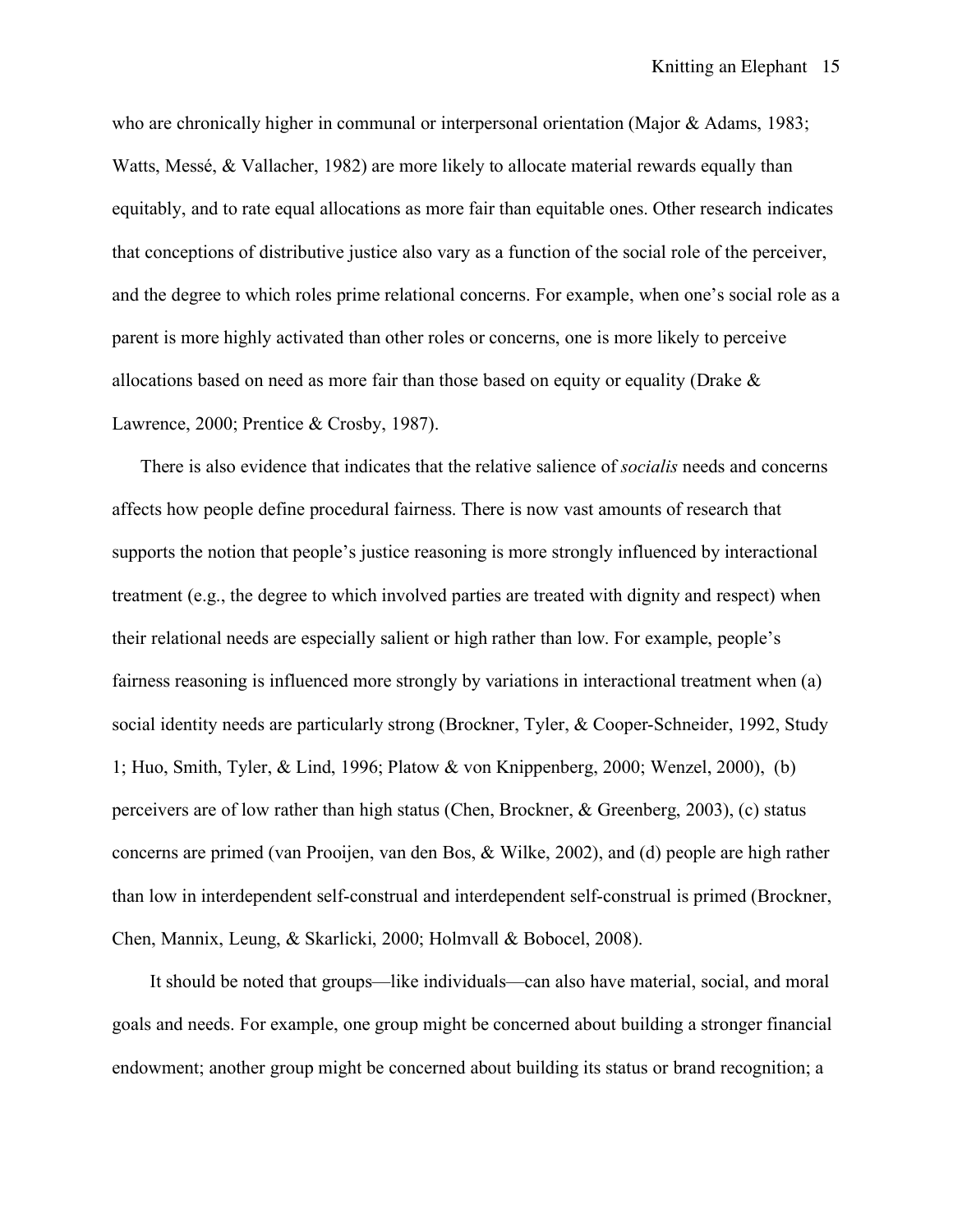third might be concerned about protecting the environment. Therefore, taking a group perspective does not mean that people will necessarily be more motivated by *socialis* than *economicus* or *moralis* considerations. Taking a group rather than individual perspective has the potential to prime any one of these needs and goals, depending on the primary concerns or goals of the group (cf. Clayton & Opotow, 2003; Skitka, 2003). Which justice norms or values are most likely to be activated when people take a more group perspective will depend on the dominant goal-orientation of the group, and whether the group is focused on *economicus, socialis,* or *moralis* needs and goals.

## *The Moralis Contingency*

 *Economicus* and *socialis* motivations are primarily defined in terms of people's wants or desires. People want to accumulate material goods and wealth; similarly, people want to belong, and to have status and standing in important groups. In contrast to a motivational focus on wants and desires, moral motivations are instead based more on feelings of "ought" and "should" and desires to express and defend conceptions of basic right and wrong (Reed & Aquino, 2003; Steele, 1988, 1999).

 There is some evidence that people are most likely to be motivated by moral concerns when (a) their basic material and social needs are at least minimally satisfied (Maslow, 1993), (b) moral intuitions or emotions are aroused (e.g., disgust, moral outrage, guilt, shame; Haidt, 2003), (c) people see examples of undeserved harm, especially when the harm is intentionally inflicted (Pittman & Darley, 2003), (d) there is a real or perceived threat to people's conception of the moral order (e.g., Tetlock, 2002), (e) people's conception of themselves as morally authentic or virtuous is questioned or undermined (Steele, 1988; 1999; Zhong & Lilijenquist, 2006), (f) the social context primes concerns about the greater good or people's conceptions of virtue (e.g.,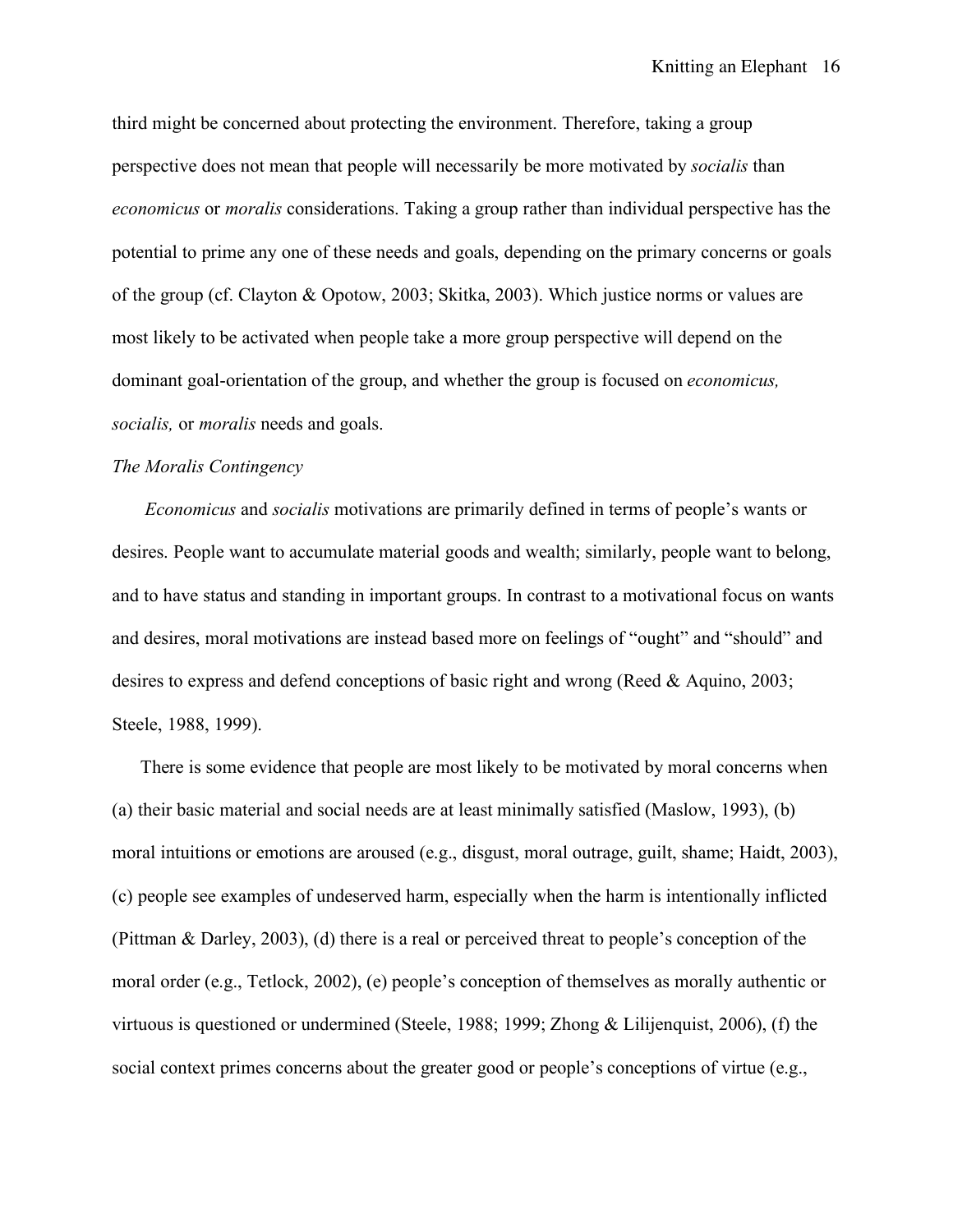Aquino, Reed, Thau, & Freedman, 2007), or (g) when people are reminded of their mortality (e.g., Jonas, Schimel, Greenberg, & Pyszczynski, 2002).

When people take a moral perspective to defining whether justice has been done, they are more likely to reason from a belief that duties and rights follow from the greater moral purpose behind rules, procedures, and authority dictates, rather than from the rules, procedures and authorities themselves (Kolhberg, 1973; Rest, Narvaez, Bebeau, & Thoma, 1999). Morally based justice reasoning is not by definition anti-establishment or authority, it just is not *de facto* dependent on establishment, convention, rules, or authorities. Instead, a *moralis* perspective focuses people on the way they believe things "ought" or "should" be done. Therefore, when people take a *moralis* perspective, their fairness reasoning is less likely to be based on clearly defined normative rules or norms, but instead on people's gut intuitions of right or wrong (Haidt, 2001; Haidt, Koller, & Dias, 1993) and aroused moral emotions (e.g., Mullen & Skitka, 2006). Morality is also often defined in terms of "post-conventional" reasoning (Kohlberg, 1973; Rest et al., 1999), meaning that people's moral judgments are more likely to be somewhat idiosyncratic rather than rooted in strong and shared normative conventions. For example, not everyone will have their moral sensibilities aroused in the same context or in response to the same issues (see Lester, 2000; Skitka, Bauman, & Sargis, 2005, for more detail).

Research that has tested the implications of the *homo moralis* guiding metaphor for why people might care about fairness has revealed that when people's outcome preferences are held with strong rather than weak moral conviction, their judgments of the fairness of both outcomes and procedures tend to be shaped more by whether preferred outcomes are achieved than whether they are achieved by proper or improper procedures. For example, when people had a moral mandate about defendant guilt, punishment doled out by either due process or vigilantism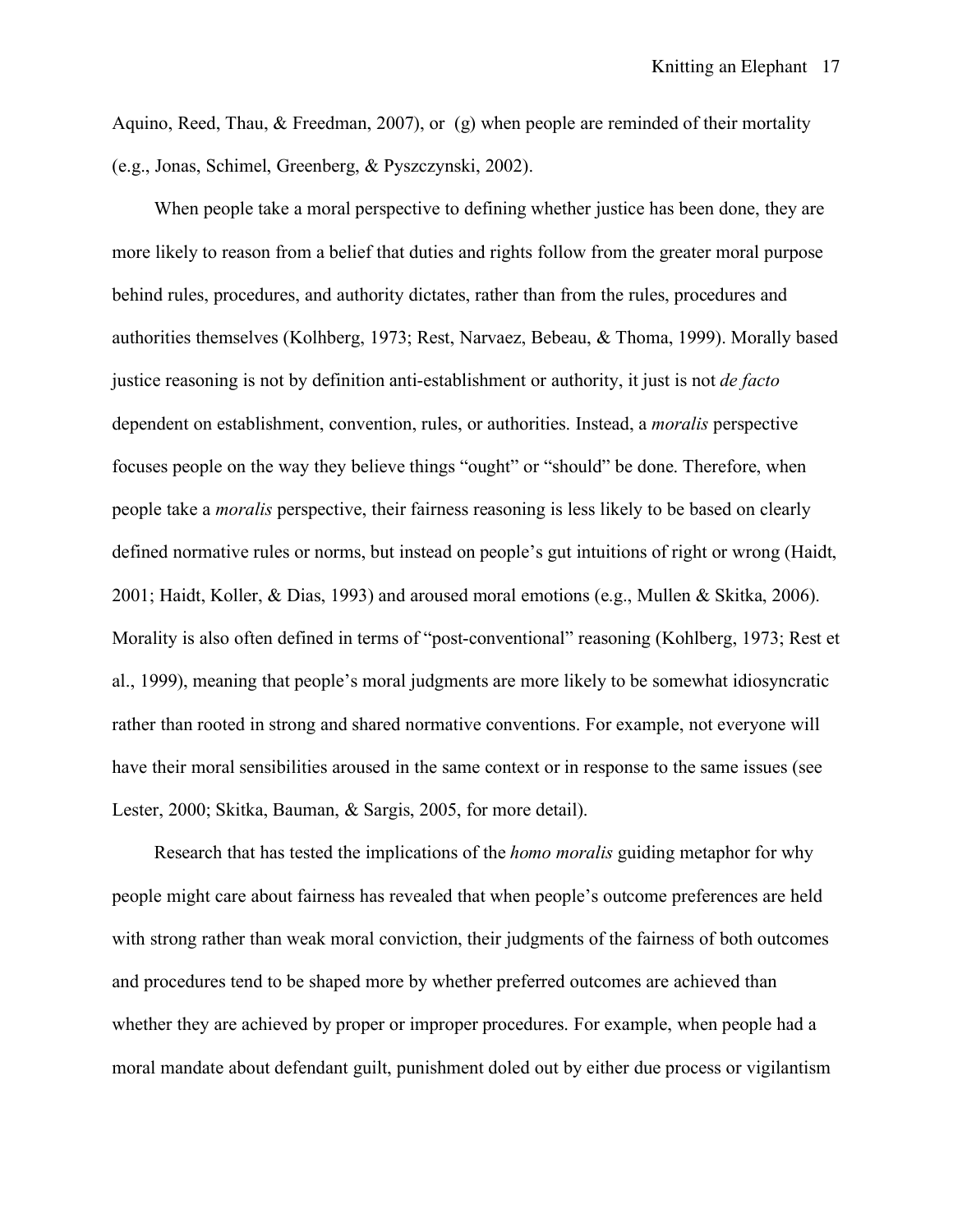were seen as equally fair so long as they achieved the "correct" outcome (the guilty were punished, the innocent were not; Skitka & Houston, 2001). Similarly, whether authorities made the "morally correct" decision in a controversial custody case was a stronger predictor of postresolutions perceptions of outcome fairness, decision acceptance, and procedural fairness than was pre-decision perceptions of procedural fairness (Skitka & Mullen, 2002).

The empirical discovery that the "objective" fairness of procedures does little to offset perceptions of unfairness when outcomes fail to match perceivers' *a priori* conceptions of basic right and wrong provides valuable insight into the intractability of any number of public policy debates (e.g., abortion, capital punishment, gay marriage). Maximally fair procedures and the imprimatur of legitimate authorities do little to offset people's sense of injustice when these procedures and authorities yield outcomes that people perceive as fundamentally "immoral" and "wrong" (see Skitka et al., in press, for a review).

 In addition to being related to judgments of distributive and procedural fairness, there are also reasons to believe that moral considerations may play an especially important role in judgments of retributive justice. Specifically, Pittman and Darley (2003) argue that the magnitude of punishment assigned to transgressions depends on the magnitude of harm and the degree to which it is intended. Accidental harm arouses little moral emotion, and leads people to primarily focus on compensatory justice (perhaps because accidental harms are associated more with *economicus* concerns about restitution), whereas intentional harms are associated with increased levels of moral outrage, especially as they increase in severity and therefore represent more severe violations of people's conceptions of moral order. Increased moral outrage, in turn, predicts mores punitive reactions and sentencing goals. Consistent with the notion that emotion may be driving people's justice reasoning when morally engaged, Mullen and Skitka (2006)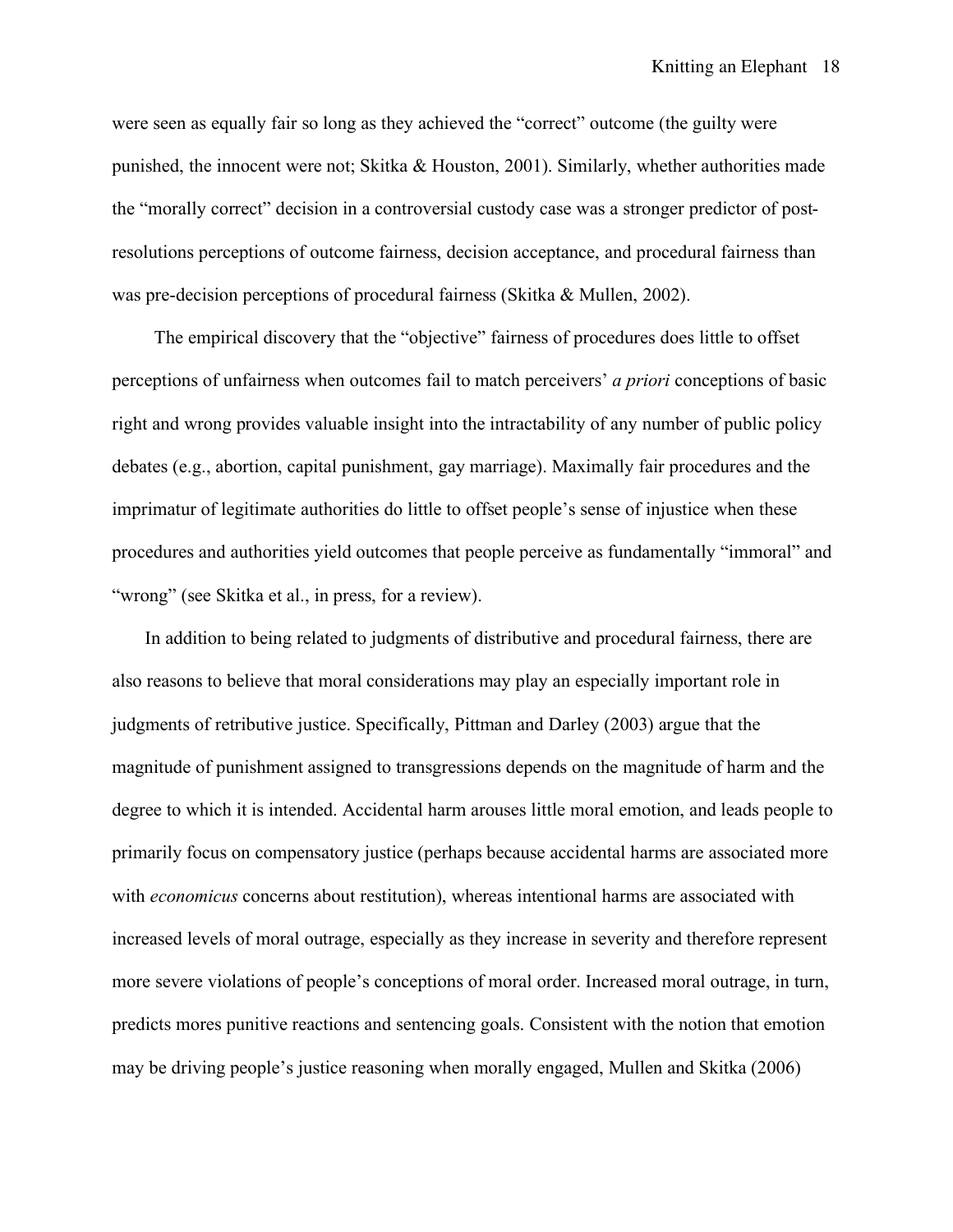found people's anger about "immoral" outcomes was a better predictor of people's justice reasoning than a host of alternative explanations, such as the degree to which people engaged in post hoc reappraisals of whether procedures were fair (e.g., motivated reasoning), or the degree to which they identified with the parties involved. Although the *moralis* program of justice research is still relatively new, existing research is consistent with the notion that fairness reasoning is influenced by the relative degree to which people have a moral stake in a given decision.

## *Complementary Perspectives*

 In addition to integrating several different theoretical traditions, the contingency model of justice is also consistent with other major theories that propose that people's reasoning is likely to vary as a function of their motivational perspective. We turn to a brief review of these complementary theoretical perspectives in an attempt to further establish the reasonableness of taking a more contingent rather than competing motivational approach to understanding how people think about justice. These other theories do not focus their predictions on people's justice reasoning per se, but provide some independent validation that the *economicus, socialis,* and *moralis* contingencies account for important differences in how people approach social judgments and interactions.

At least three other programs of theory and research are consistent with the contingency model's emphasis on the idea that people are fluid and flexible in how they approach and perceive their social worlds, and more specifically, that the *economicus, socialis,* and *moralis* perspectives provide useful heuristics for organizing hypotheses about how people's goals and needs can influence how they make sense of their social worlds. We turn next to briefly review each of these perspectives: (a) self-schema and identity theories, (b) domain theory, and (c)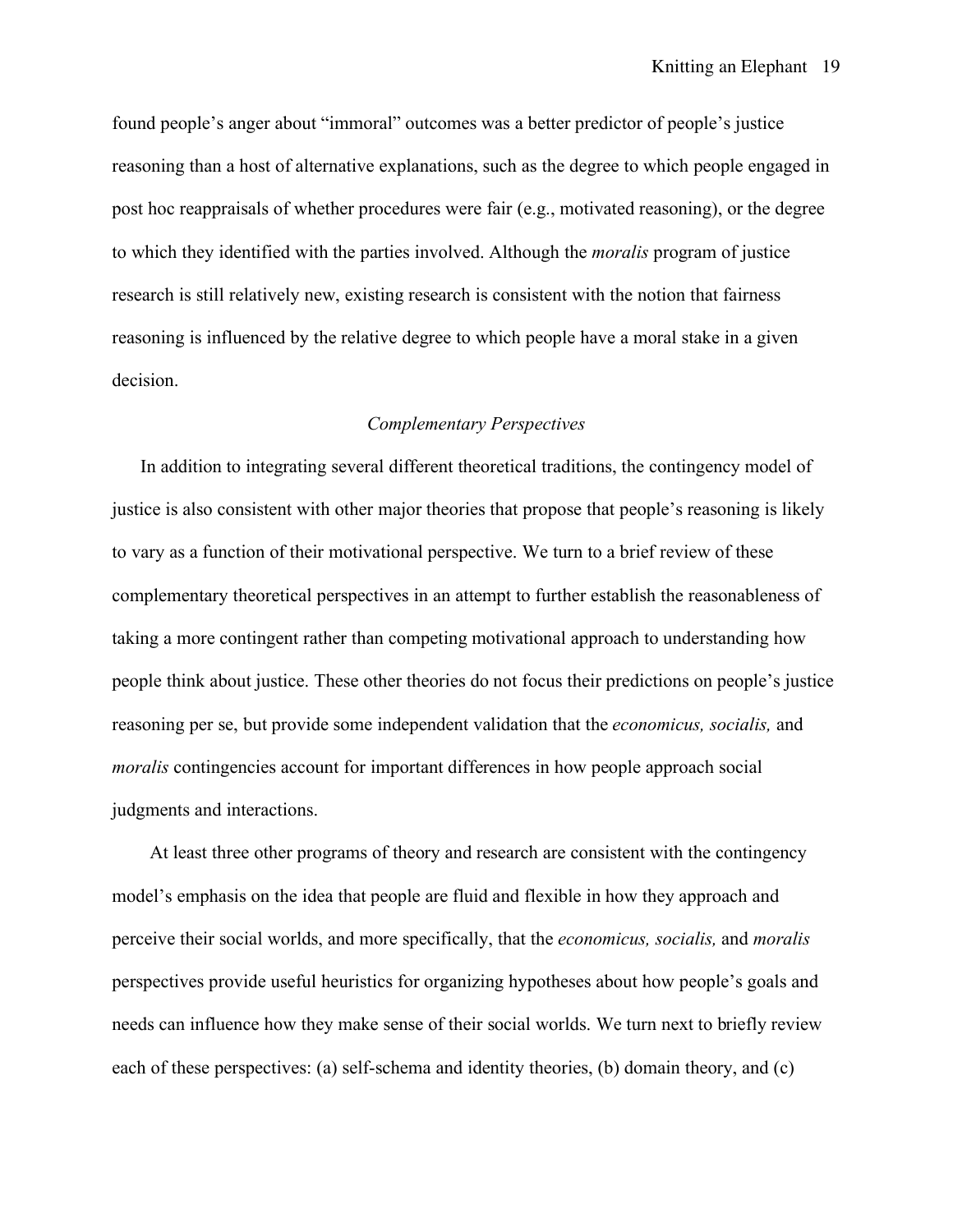moral schema theory.

## *Self-schema and Identity Theories*

Self-schema, categorization, and regulation theorists assume that self-definition is a dynamic and basic categorization process that has important implications for virtually all human thoughts, feelings, and behavior through its activation of personal strivings or goals (Emmons, 1986). Research on the self reveals that (a) people have multiple levels of self or identity, and therefore multiple layers of identity-relevant goals, (b) not all aspects of identity (and related goals) can be equally accessible at any given time, (c) the relative accessibility of a given identity (and therefore various goals) in the working self-concept or working memory is influenced by the perceiver's past experience, present expectations, in combination with cues from the social context, and (d) a shift in identity focus similarly shifts the accessibility of associated expectations, motives, values, knowledge, and goals (see Baumeister, 1999; Brewer, 1991; Carver & Scheier, 1998; Markus & Kunda, 1986; McGuire, McGuire, & Cheever, 1986; Showers, 2002; Turner, 1999, for relevant reviews and research).

 Moreover, there tends to be a great deal of similarity in the structure or major categories of the self-concept across individuals (Bugental & Zelen, 1950; Rentsch & Heffner, 1994). For example, James (1890) proposed that the self was best classified into three overlapping but distinguishable categories: The material, social, and "spiritual<sup>2</sup>" aspects of self. James posited that people's sense of material self consists of the body and its adornment, their home and hearth, acquisitions, and accumulated wealth. People define and sustain their material self by endeavoring to acquire and maintain things like property, goods, and wealth (James, 1890). In

 $2$  It should be noted that James (1890) was explicit that the spiritual self was not to be confused with religiosity. The term "spiritual" was meant to represent a more inner-directed and autonomous senses of self than either the extrinsically focused material self, or the socially constructed and focused social self, and therefore has sometimes been referred to by others as people's sense of "personal" or "moral" self (e.g., Skitka, 2003).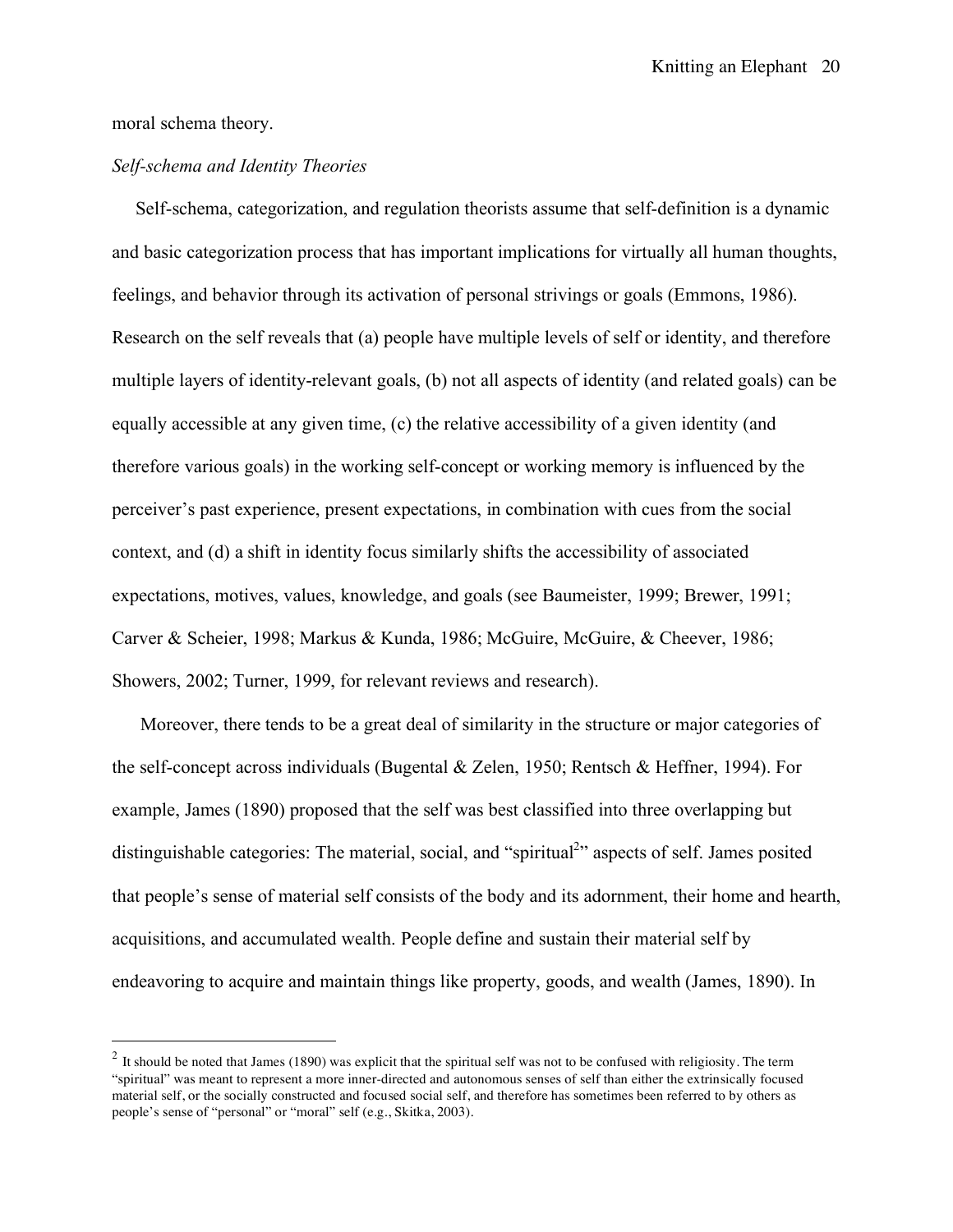contrast, the social self is defined in terms of the groups people belong to, their social role in those groups, and the reflected appraisal or standing that they have vis-à-vis other group members. People have as many different social selves as there are distinct groups of persons about whose opinion they care. The goals and strivings of the social self are met by the roles that people have, seek out, and see as important, and through their ability to live up to the demands associated with those roles (e.g., Leary, Tambor, Terdal, & Downs, 1995; Turner, 1985). James' spiritual identity refers to "the most enduring and intimate part of the self, that which we most verily seem to be…it is what we think of our ability to argue and discriminate, of our moral sensibility and conscience, of our indomitable will…" (p. 315). People's sense of personal or spiritual identity is shaped to a considerable degree by people's need to live up to internalized notions of moral "ought" and "should," and a desire to live up to both public and private conceptions of moral authenticity (Bandura, 1986; Higgins, 1987; Steele, 1988, 1999).

 The overlap between James' (1890) categories of the self and the different motivational frameworks and guiding metaphors that have driven justice research are quite clear. There are relatively transparent similarities between the descriptions of *homo economicus, socialis,* and *moralis* and James' conception of material, social, and personal/spiritual aspects of self or identity. Given that one self-system or schema and its attendant goals and strivings tend to dominate people's "working self-concept" at any given point in time (see Markus & Wurf, 1987, for a review), it seems reasonable to propose that how people think about and define fairness may therefore be importantly shaped or dependent on which self-schema currently dominates a perceiver's working self-concept (Skitka, 2003).

 In summary, one way to generate contingent predictions that integrate theory and research from the *homo economicus, socialis,* and *moralis* perspectives is to posit a fundamental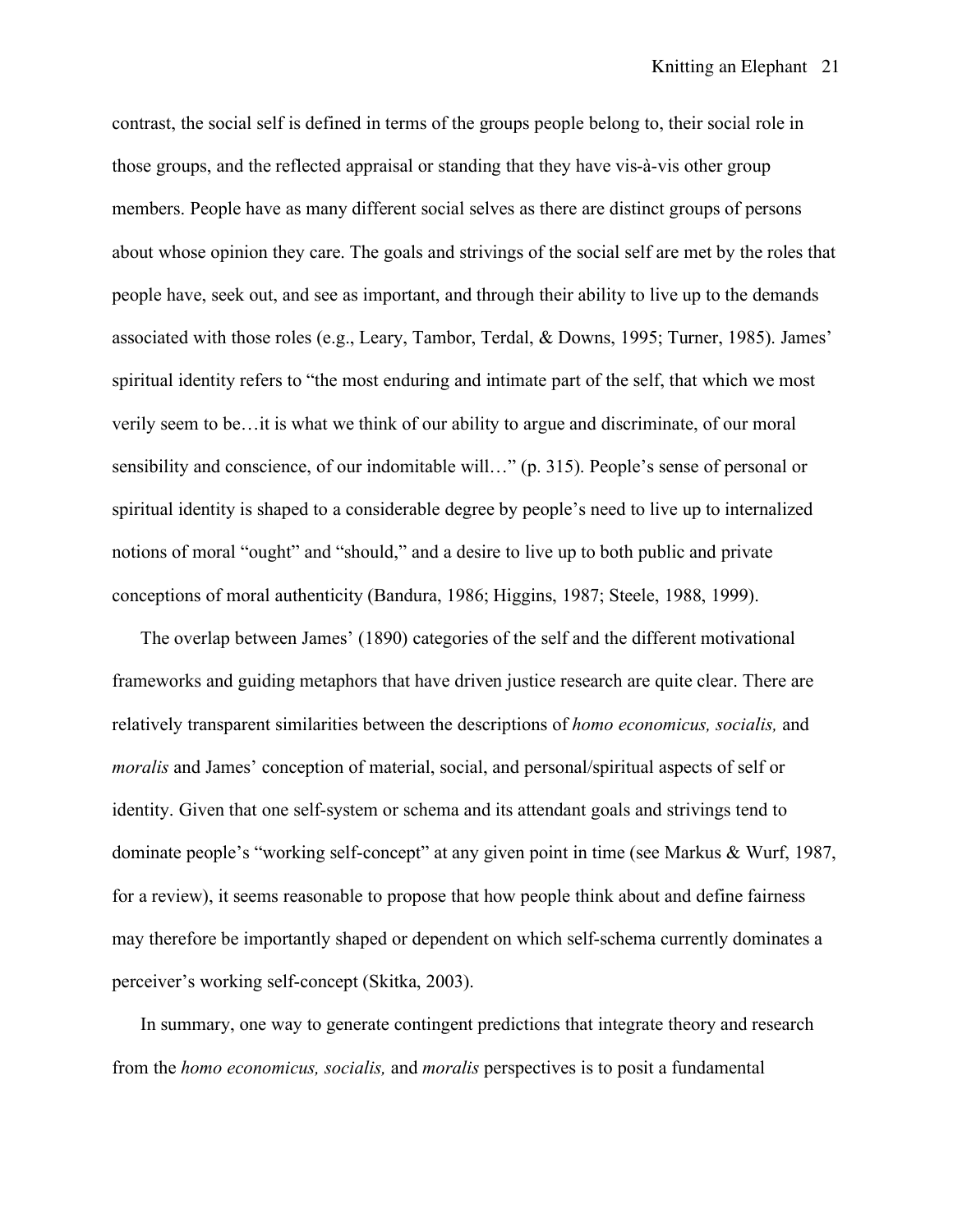organizing role of the self in justice reasoning (Skitka, 2003). How people define and think about fairness is may be stored in close connections to different aspects of the self and self-related goal systems in memory, and therefore are differentially likely to be activated or accessible as a function of which aspect of the self currently dominates the perceivers' working self-concept. Although there is considerable research showing close connections between self-awareness and the activation of various identity-relevant concerns about justice, it is not yet clear whether the self or activation of identity-relevant concerns is necessary, rather than simply sufficient, to activate justice reasoning, or different kinds of justice reasoning. Specifically, activating material, social, or moral identities may shift people's conceptions or definitions of justice (a sufficient cause); however, so too might priming material, social, and moral constructs unrelated to anything about the perceivers' identity (in which case, identity priming is not a necessary cause of shifting the contingencies people use to judge fairness).

 Domain and schema theories of moral development have independently posited the importance of three very similar contingencies to the ones we have been discussing here, without positing a key role for the self or identity. We turn to a review of these theories below. *Domain and Moral Schema Theories*

 *Domain theory.* Theory and research in moral development arrives at very similar and contingent categories to describe how people make moral judgments, of which they would consider justice to be one part. Domain theorists argue that there are three core systems or domains of social judgment: (1) personal prerogative or matters of taste or preference, (2) social convention, and (3) morality (see Nucci, 1996; Turiel, 2002, for reviews). Preferences are by definition subjective and in the eye of the beholder. Preferences represent instances when people favor one outcome more than another, but there is no expectation that others would or should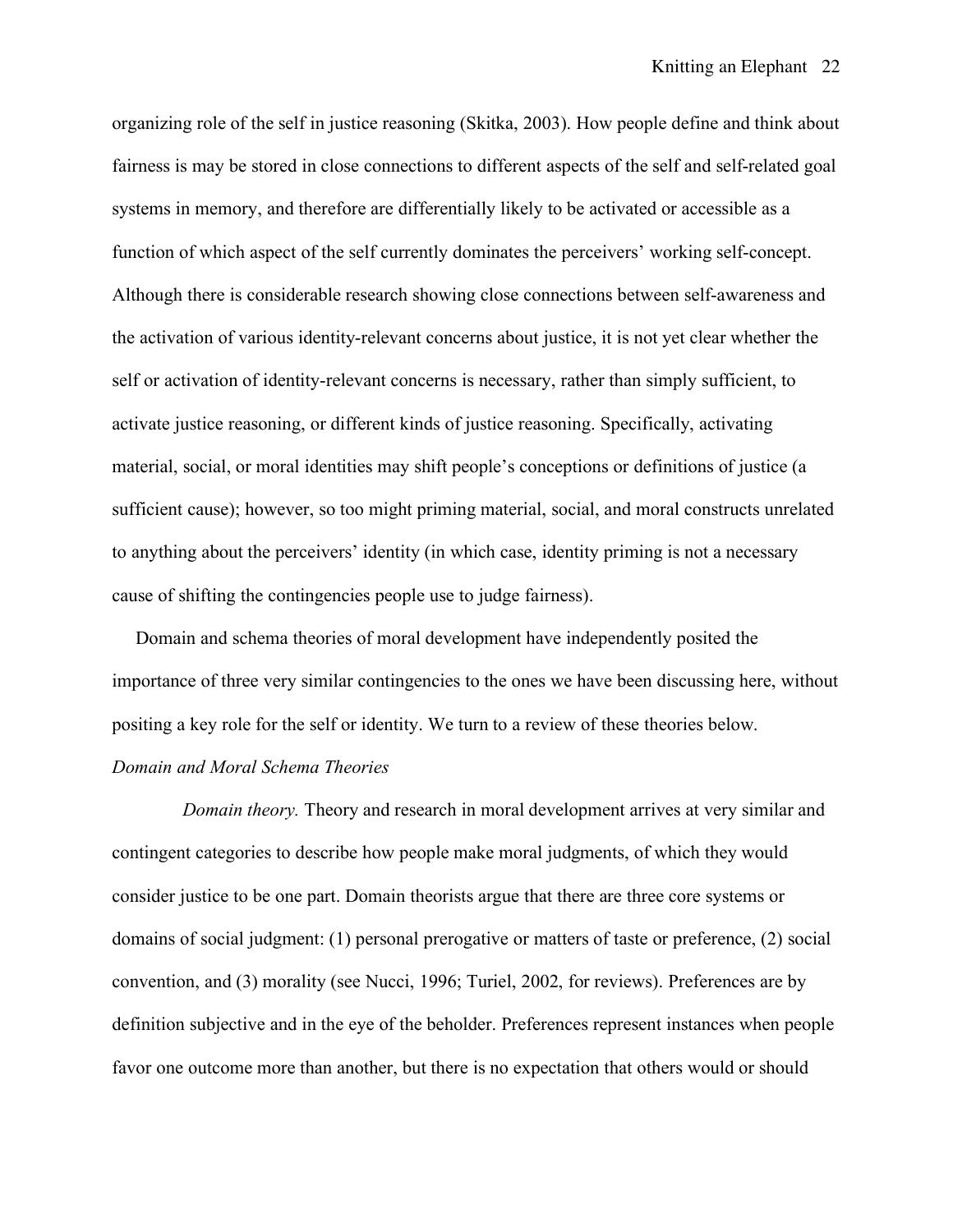feel the same way. Others' preferences about the same object are not seen as either right or wrong; they are simply different. For example, it is acceptable for you to prefer apples even though I prefer oranges because people are entitled to have different tastes about fruit. Similarly, some people's positions about abortion may also be based in a sense of preference or selfinterest, rather than a sense of normative convention or morality. For example, someone may support legalized abortion because she prefers to have a backstop birth control option to not having one. Another person's view on abortion may be based more on a sense of normative convention than on either preference or morality. For example, this person may oppose legalized abortion, because it is illegal in their state, or because church authorities oppose the practice, but this person may feel no personal preference or moral connection to the issue. If abortion was legalized tomorrow, or the church was to reverse its position, someone whose position is based on normative convention and authority would likely reverse their position on the issue as well. Someone who sees abortion as a moral issue, however, is likely to see abortion as universally right or wrong, and will persist in believing it is right or wrong even if this position is inconsistent with normative conventions, local custom, and rule of law. The relative authority independence of a position is what best distinguishes whether a position is viewed as moral or conventional<sup>3</sup>.

Young children and adults' abilities to make distinctions across these domains replicates across a wide array of nationalities and religious groups (for reviews, see Smetana, 1993; Tisak, 1995; Nucci, 2001). Also intriguing is the finding that adult psychopaths and children who

<sup>&</sup>lt;sup>3</sup> There is considerable research that uses the "moral-conventional" test of authority independence to differentiate conventional and moral-based thinking. However, preferences and matters of personal taste are also likely to be authority independent as well. However, people are unlikely to justify preferences in terms of "it's wrong" (which could be a rule-based or conventional definition of wrong, or a moral one). The authority independence test allows for a distinction between conventional and moral kinds of "right" and "wrong".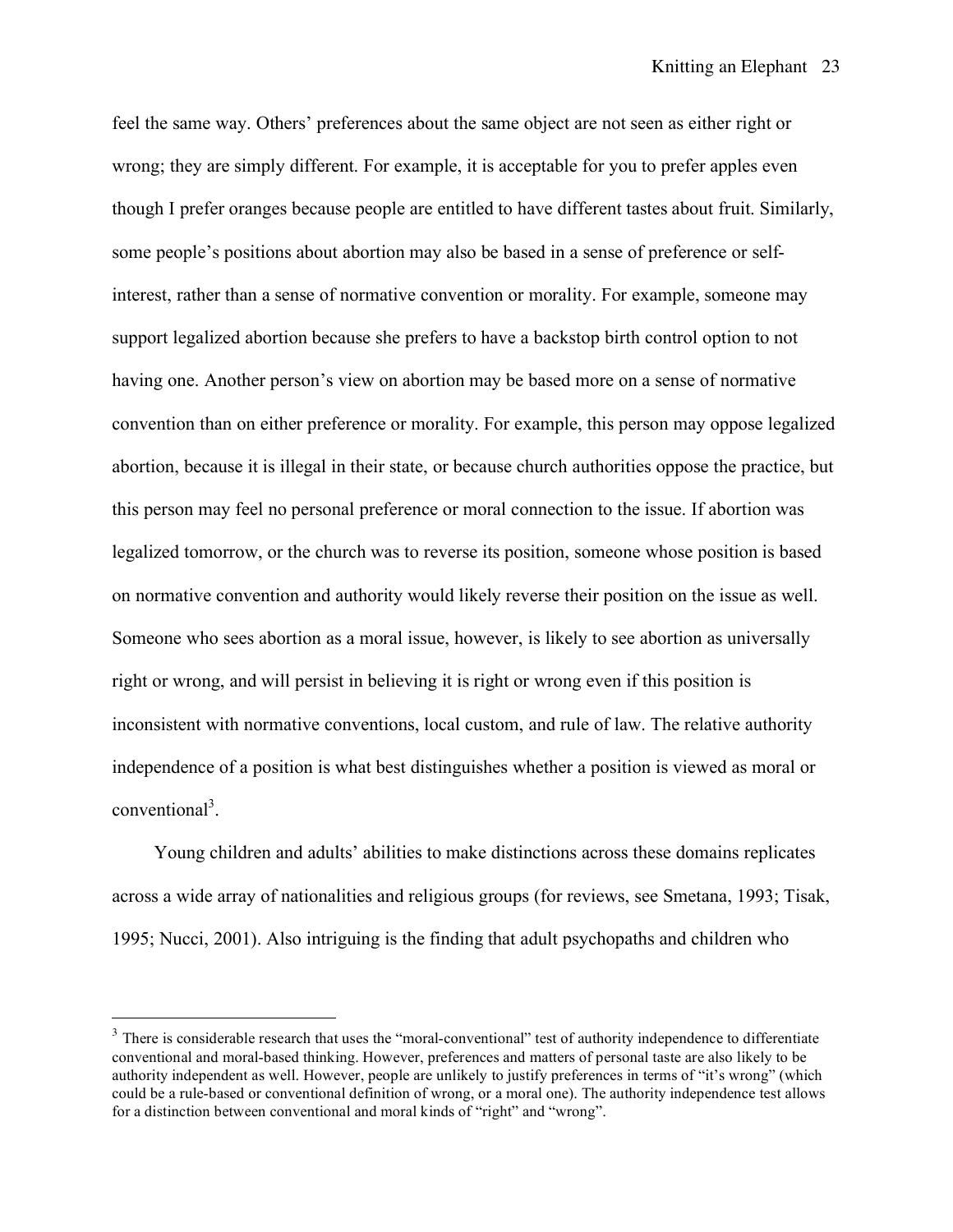exhibit psychopathic tendencies do not make distinctions between the conventional and moral domains (Blair, 1995, 1997)<sup>4</sup>.

The distinctions that domain theorists make between social judgments that involve preferences, normative conventions, and morality map reasonably well unto some of the findings and distinctions made by theory and research that takes a *homo economicus, socialis,* and *moralis* perspectives. Preferences are not always the fodder of economic exchange, but tend to be more self-oriented and materialistic in orientation than judgments related to normative convention or morality. Matters of normative convention, by definition, reflect a primary focus on community standards, authorities, rules, and so on, and map well unto the concerns of *homo socialis*. Finally, one of the key distinctions between morality and normative convention in domain theory is the extent to which the latter tend to be independent of concerns about authority or conformity to group norms, something very consistent with current justice research and theorizing about how morality affects justice reasoning.

*Moral schema theory.* Another neo-Kohlbergian approach to understanding moral development suggests that judgmental "domains" might be better understood as cognitive schemas (Rest et al., 1999). Rest et al.'s (1999) moral schema theory posits that people use three kinds of schemas to make socio-moral judgments, specifically, a personal interests, norm maintenance, or post-conventional schema. The personal interest schema develops in early childhood, the norm maintenance schema develops during adolescence, and the postconventional schema develops in late adolescence and adulthood. Once formed, people can use each of the schemas to guide their judgment and behavior, and theoretically can move fluidly

 $\frac{1}{4}$ To our knowledge, researchers have not tested whether psychopaths make distinctions between preferences and other domains.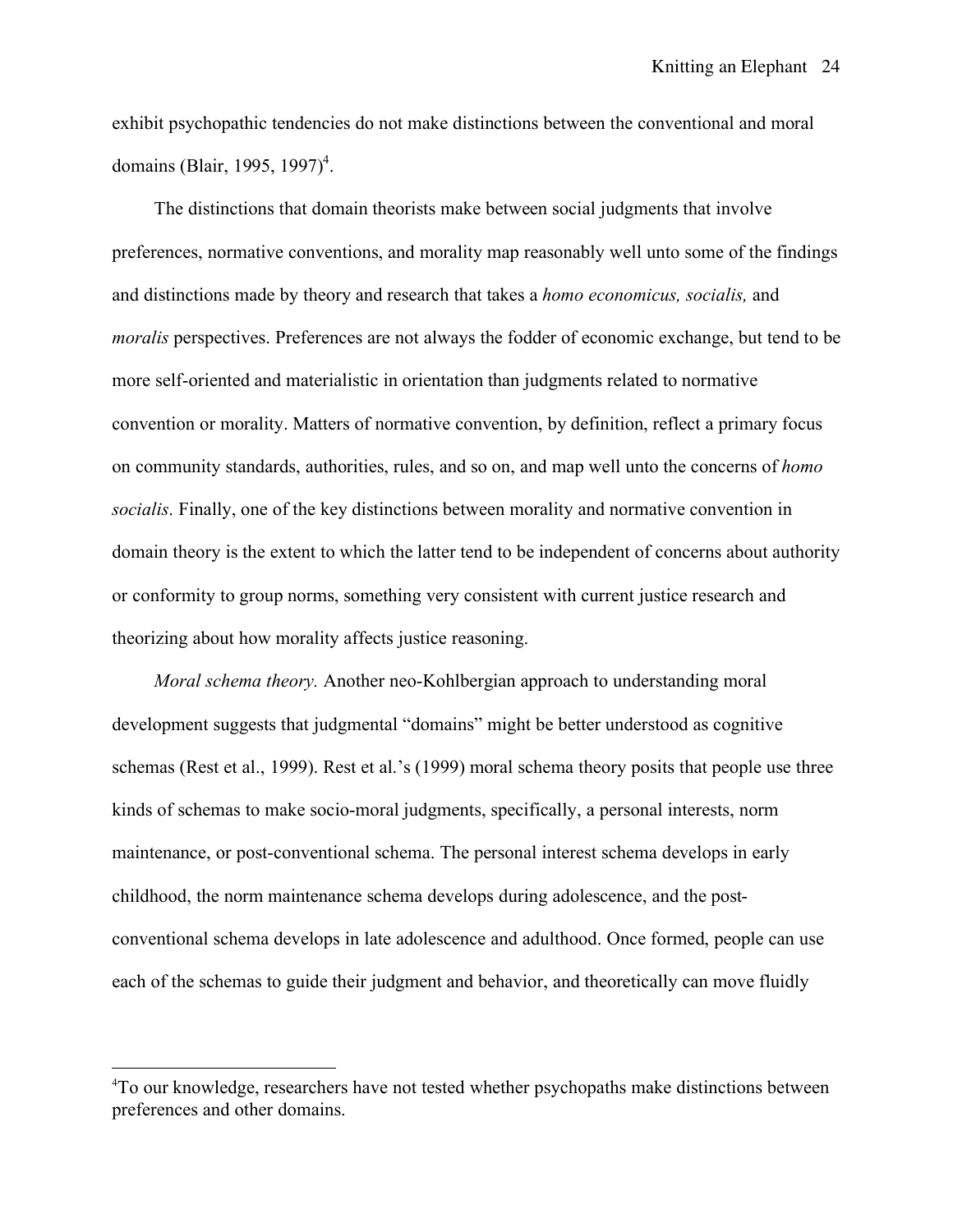between them as a function of how well features of situations and social relationships map onto, and therefore prime the activation of, one or another core schema.

When people apply the personal interest schema, they tend to focus on either their own self-interests or personal stake in a situation, or justify the behavior of others in terms of their perceptions of others' personal interests. The norm maintenance schema focuses on the need for norms that address more than the personal preferences of those involved in a given situation, and place a heavy focus on (a) the needs of cooperative social systems and the group, (b) a belief that living up to these norms and standards will pay-off in the long-run, and (c) a strong duty orientation, whereby one should obey and respect authorities and authority hierarchies.

Finally, the post-conventional schema primes a sense of moral obligation based on the notions that laws, roles, codes, and contracts are all relatively arbitrary social arrangements that facilitate cooperation, but that there are a variety of ways these coordination rules could be constructed to achieve the same ends. Just because the existing rules exist, does not mean that people think these arrangements are right when a situation primes a more post-conventional schema. When activated, a post-conventional schema leads people more toward an orientation that duties and rights follow from the greater moral purpose behind conventions, not from the conventions themselves. In summary, post-conventional thinking focuses people on ideals, conceptions of the ultimate moral good or imperative, something people presume (not always correctly so) that reasonable others will also share and understand, or could easily be persuaded to share or understand (Rest et al. 1999).

 In summary, there are clear similarities between the *homo economicus*, *socialis*, and *moralis* metaphors that have separately guided different periods and programs of research on adult conceptions of justice. The metaphors that have been used in justice research show a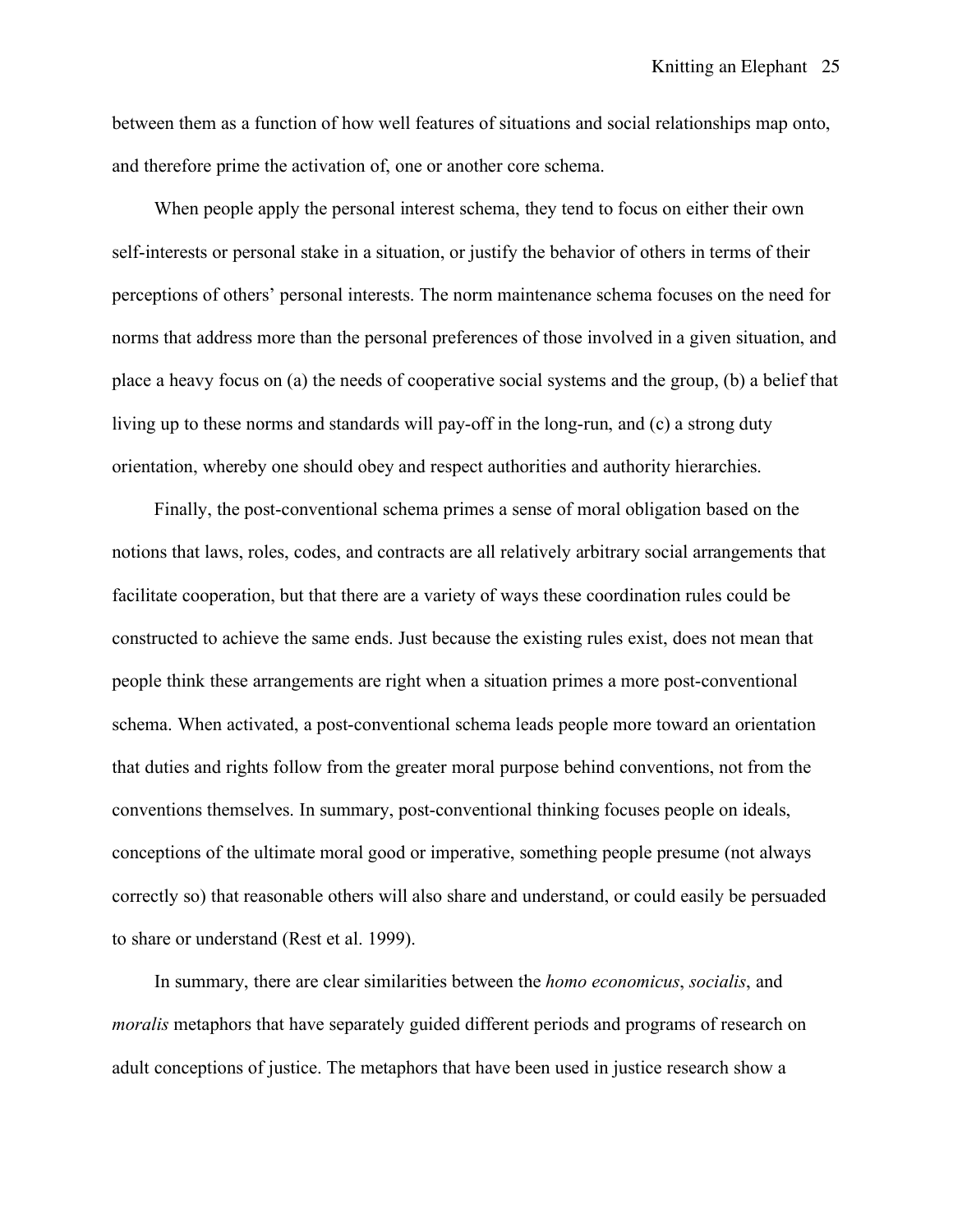remarkable degree of overlap with the categories of social judgment that guide contemporary theories of moral development, despite both programs developing quite independently of the other. Taken together with theory and research on the self, contemporary theories of moral development provide further support for the notion that it is theoretically useful to focus on contingent predictions rather than competing conceptions of how people think about justice. Rather than remaining wedded to competing single-motive accounts for why people care about fairness and therefore the factors most likely to influence perceptions of whether social encounters are fair or unfair, there are a host of reasons to believe that people's perceptions of fairness depend to some degree on the goals or concerns that are currently most important to them.

## *Implications and Directions for Future Research*

 Hastorf and Cantril (1954) conducted a study that is often cited as providing the case for the value of social psychology. Specifically, they studied Dartmouth and Princeton students' perceptions of an actual football game played in 1951 between the Dartmouth Indians and the Princeton Tigers. It was a particularly rough game with many penalties. The Princeton quarterback had to leave the game with a broken nose and a concussion in the second quarter of the game; the Dartmouth quarterback's leg was broken in a backfield tackle in the third quarter. One week after the game, Hastorf and Cantril surveyed Princeton and Dartmouth students who saw the game, as well as a sample of students who viewed a film of it.

 Despite seeing the same game, participants viewed it very differently. The Princeton students "saw" the Dartmouth team make over twice as many rule infractions as the Dartmouth students, whereas the Dartmouth students "saw" a reverse pattern of infractions. Sixty-nine percent of Princeton students described the game as "rough and dirty," whereas a majority of Dartmouth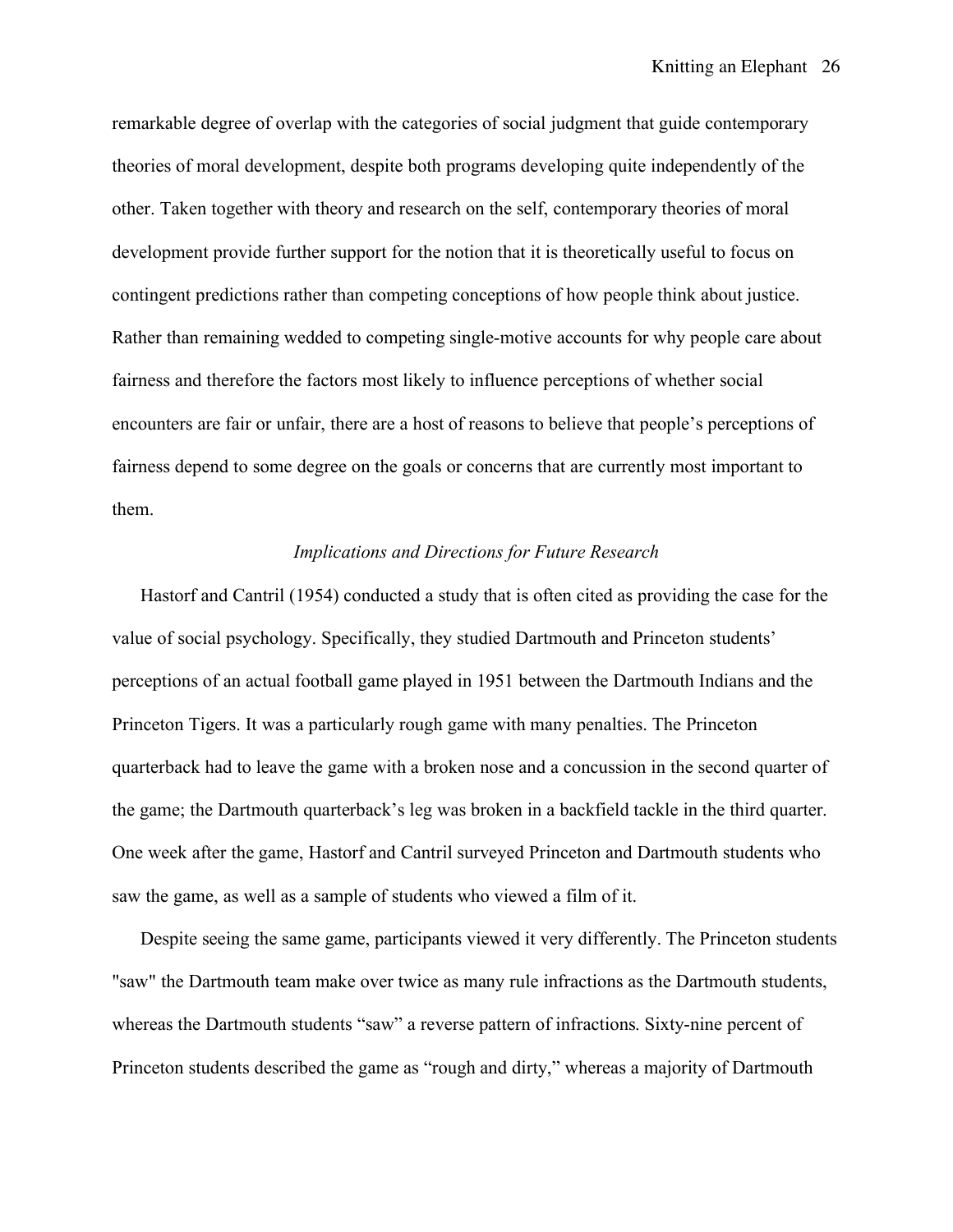students felt that even though the Dartmouth team played rough, the play was generally "clean" and "fair." These results indicated that people actively constructed different realities as a function of their perspective; as Hastorf and Cantril (1954) put it: "there is no such 'thing' as a 'game' existing 'out there' in its own right which people merely 'observe.' The game 'exists' for a person and is experienced by him only insofar as certain happenings have significances in terms of his purpose" (p. 133).

 Hastorf and Cantril's (1954) findings, and other similar findings, led psychologists and other scholars to the realization that people do not react to each other's actions in a stimulus-response pattern without the mediating influence of interpretation. People interpret their social worlds, and therefore human interaction is mediated through people's *understanding* and interpretation of what social interactions mean (Blumer, 1969). Similarly, a guiding premise of the contingency theory of justice is that there is not an objective reality or set of circumstances that are fair or unfair. People do not always interpret social interactions like football games, performance evaluations, negotiating the price of a car or home, or their intimate relationships from similar perspectives. Instead, people actively construct their perceptions of fairness and unfairness, and these active constructions are influenced by different fairness norms and the various goals, needs, expectations, and histories people carry with them into their social interactions.

 In addition to regrounding justice theory in classic conceptions of symbolic interactionism, the contingency theory of justice can account for the mundane reality that people often disagree about whether a given situation was handled fairly or unfairly. Until people arrive at some consensus about the nature of the judgment to be made and what goals they wish to achieve in a given a context, it is not surprising that people approach the same situation with very different conceptions of fairness. The notion that people are likely to approach the same situation from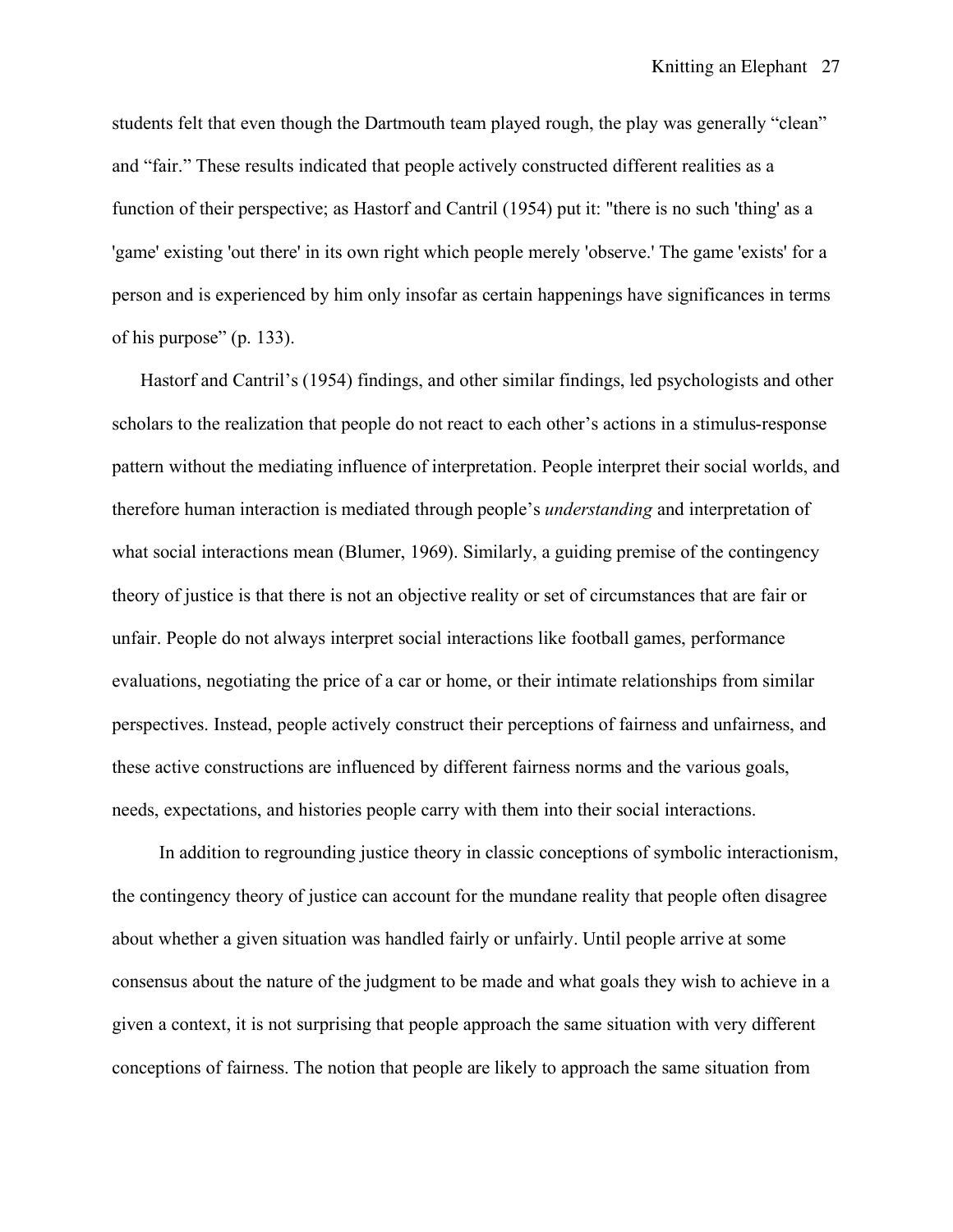different perspectives, that in turn shape the fairness norms or considerations they apply to it, suggests that future research should extend beyond the study of how individuals in isolation make fairness judgments. Further research should begin to explore how people socially negotiate and arrive at consensus about how to make decisions fairly, or whether fairness has been achieved in specific circumstances. A truism of early theories of distributive justice is that people do not make justice judgments in social vacuums. Instead, justice judgments are inherently *social* judgments and require social comparison information (e.g., Walster et al., 1978). The social aspect of deciding whether something is fair or unfair may go beyond relying on passive comparisons to see if others received outcomes proportional to inputs, or similar treatment or opportunities for voice. Instead, people's natural fairness reasoning may rely more on active gathering of social comparison information. That is, people will attempt to seek information about how others interpret a given situation, and whether they too see it as fair or unfair. Moreover, it will be interesting to explore whether influence attempts that frame issues more in *economicus, socialis,* or *moralis* terms are differentially likely to influence people to concede to others' views that a given situation is fair or unfair.

 Few if any contemporary studies of fairness focus on the importance of social comparison and consensus in how people think about fairness. Because the contingency model of justice predicts a certain amount of fluidity and flexibility in how people are likely to think about fairness, and focuses more explicitly on socially constructed fairness judgments that depend on perspective, the model suggests that social comparisons and consensus seeking may be especially important areas for future research in the psychology of justice.

 Lastly, we should note that the contingency model of justice reasoning we are positing here has considerable overlap with the accessible identity model (AIM) proposed by Skitka (2003).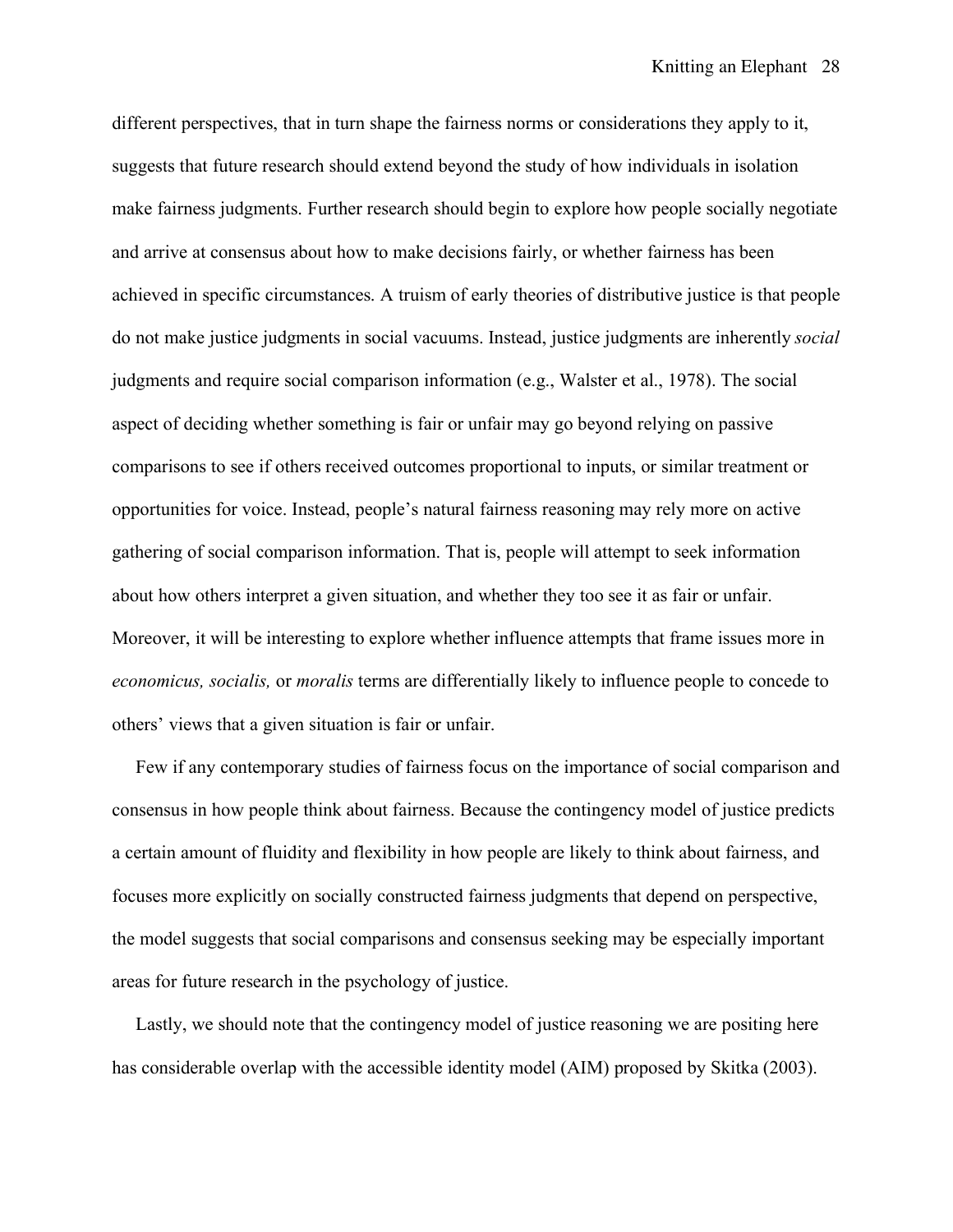Skitka, however, emphasized a primary role for material, social, and personal/moral identities as a way to organize predictions about when *economicus, socialis,* and *moralis* concerns were likely to be activated and particularly relevant as guides to perceptions of fairness (see also the section on identity reviewed in the current chapter). The contingency model proposed here is more parsimonious and to some degree more flexible because it leaves the role of identity involvement open for empirical test, rather than using identity as a central organizing theme for when people's *economicus, socialis,* and *moralis* perspectives are most likely to be salient, and therefore applied to specific contexts. The contingency model suggests that situational priming a specific identity or identity-relevant concerns –or individual differences in the chronic accessibility of different identities or schemas--may be sufficient to activate different fairness norms or rules, but identity involvement per se may or may not be a necessary condition for leading people to be concerned about fairness.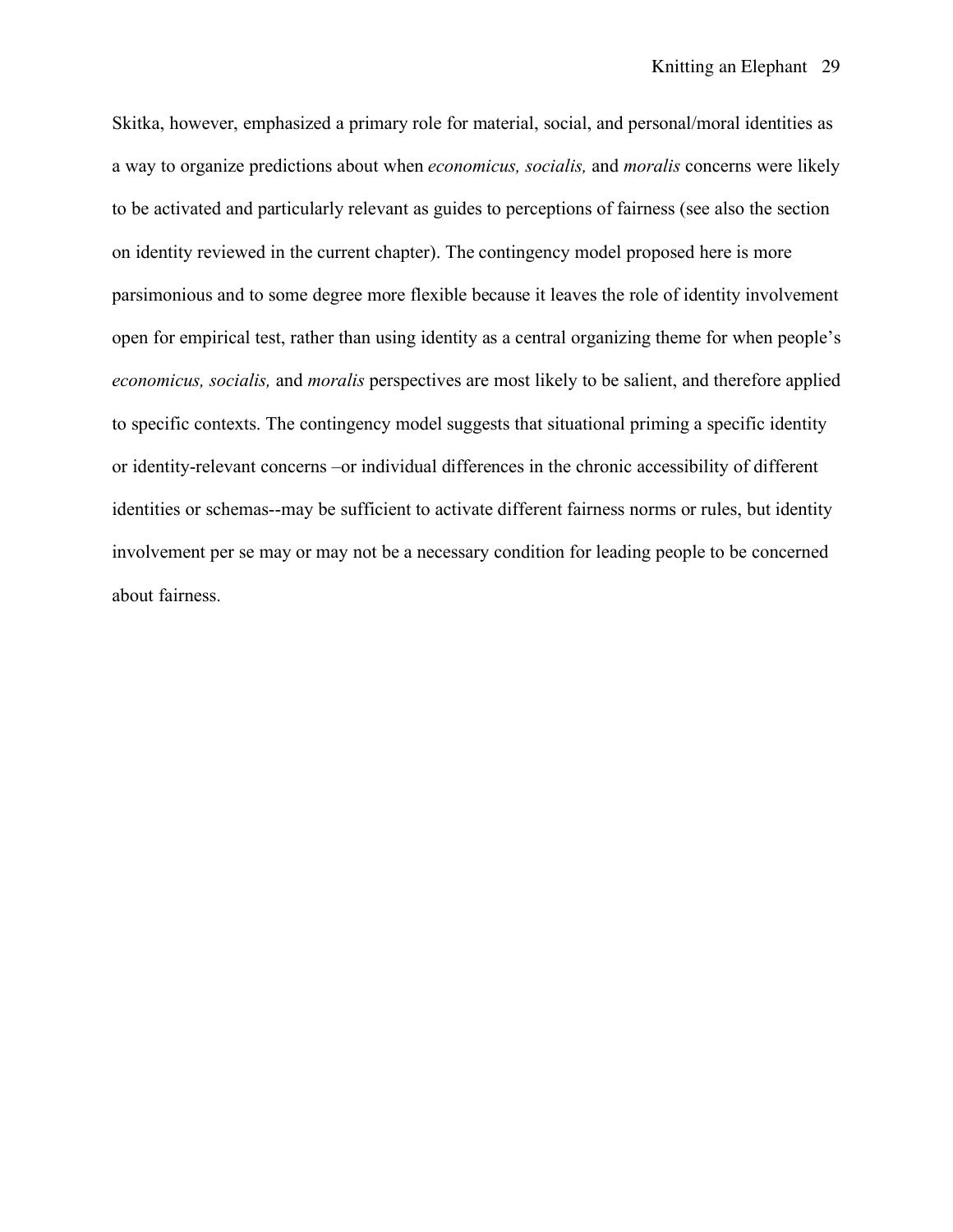### References

- Abramson, P. R., & Inglehart, R. (1995). *Value change in global perspective.* Ann Arbor, MI: University of Michigan Press.
- Adams, J. S. (1965). Inequity in social exchange. In L. Berkowitz (Ed.), *Advances in experimental social psychology* (Vol. 2, pp. 267-299). New York: Academic Press.
- Aquino, K., Reed, A. II, Thau, S., & Freeman, D. (2007). A grotesque and dark beauty: How moral identity and mechanisms of moral engagement influence cognitive and emotional reactions to war. *Journal of Experimental and Social Psychology, 43,* 385–392.
- Bandura, A. (1986). *Social foundations of thought and action: A social cognitive view.*  Englewood Cliffs, NJ: Prentice-Hall.
- Bauman, C. W. & Skitka, L. J. (under review). *Fair but wrong: Procedural and moral influences on fairness judgments and group rejection.*
- Baumeister, R. (1999). The nature and structure of the self: An overview. In R. Baumeister (Ed.), *The self in social psychology* (pp. 1-20), Philadelphia, PA: Psychology Press.
- Baumeister, R. F. & Leary, M. R. (1995). The need to belong: Desire for interpersonal attachments as a fundamental human motive. *Psychological Bulletin, 117*, 497–529.
- Belk, R. W. (1988). Possessions and the extended self*. Journal of Consumer Research, 15*, 139- 168.
- Blair, R. (1995). A cognitive developmental approach to morality: Investigating the psychopath. *Cognition, 57,* 1–29.
- Blair, R. (1997). Moral reasoning and the child with psychopathic tendencies. *Personality and Individual Differences, 26,* 731–739.

Blau, P. (1964). *Exchange and power in social life.* New York, NY: Wiley.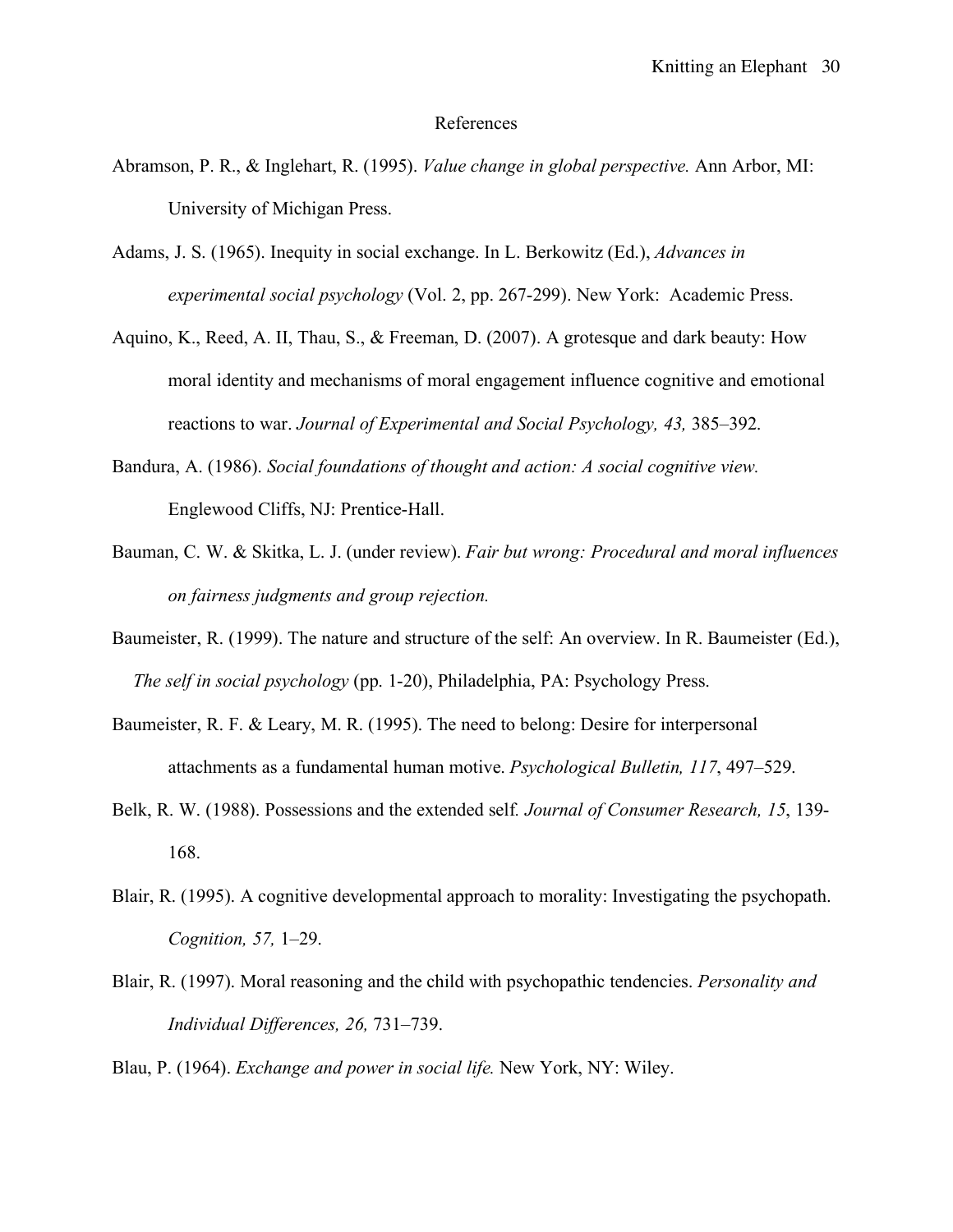- Blumer, H. (1969). *Symbolic Interactionism: Perspective and Method.* Berkeley: University of California Press.
- Brewer, M. B. (1991). The social self: On being the same and different at the same time. *Personality and Social Psychology Bulletin, 17,* 475–482.
- Brewer, M. B. & Kramer, R. M. (1985). The psychology of intergroup attitudes and behavior. *Annual Review of Psychology, 36,* 219–243.
- Brockner, J., Chen, Y., Mannix, E. A., Leung, K., & Skarlicki, D. P. (2000). Culture and procedural fairness: When the effects of what you do depend on how you do it. *Administrative Science Quarterly, 45*, 138-159.
- Brockner, J., Tyler, T. R., & Cooper–Schneider, R. (1992). The influence of prior commitment to an institution on reactions to perceived unfairness: The higher they are, the harder they fall. *Administrative Quarterly, 37*, 241–261.
- Brosnan, S. F. & de Waal, F. B. M. (2003). Monkeys reject equal pay. *Nature, 425,* 297–299.
- Bugental, J. F. T. & Zelen, S. L. (1950). Investigations into the 'self-concept'. I. The W-A-Y technique. *Journal of Personality. 18,* 483-498*.*
- Carver C. S. & Scheier, M. F. (1998). *On the self-regulation of behavior*. New York, NY: Cambridge University Press.
- Chen, Y., Brockner, J., & Greenberg, J. (2003). When is it a "pleasure to do business with you?" The effects of status, outcome favorability, and procedural fairness. *Organizational Behavior and Human Decision Processes, 92,* 1–21.
- Clayton, S. & Opotow, S. (2003). Justice and identity: Changing perspectives on what is fair. *Personality and Social Psychology Review, 7,* 298–310.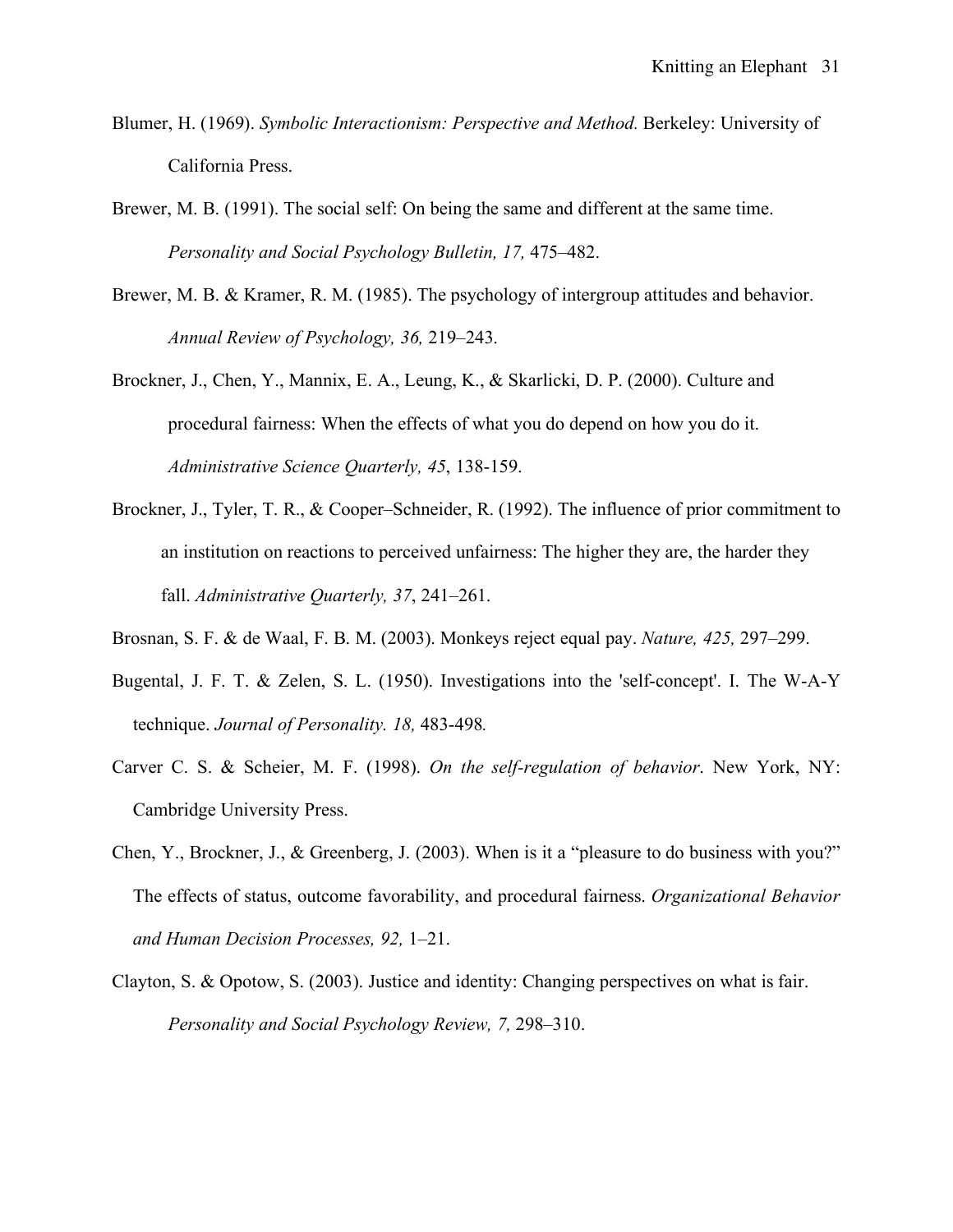- Cook, K. S. (1975). Expectations, evaluations, and equity. *American Sociological Review, 40,* 372–388.
- Cropanzano, R., Byrne, Z. S., Bobocel, D. R., & Rupp, D. E. (2001). Moral virtues, fairness heuristics, social entities, and other denizens of organizational justice. *Journal of Vocational Behavior, 58,* 164-209.
- De Cremer, D. & Blader, S. L. (2006). Why do people care about procedural fairness? The importance of belongingness in responding and attending to procedures. *European Journal of Social Psychology, 36,* 211-228.
- De Waal, F. (1996). *Good natured: The origins of right and wrong in humans and other animals.* Cambridge, MS: Harvard University Press.
- Deutsch, M. (1975). Equity, equality, and need: What determines which value will be used as the basis of distributive justice. *Journal of Social Issues, 31,* 137 –149.
- Deutsch, M. (1985). *Distributive justice: A social psychological perspective.* New Haven, CN: Yale University Press.
- Drake, D. G. & Lawrence, J. A. (2000). Equality and distributions of inheritance in families. *Social Justice Research, 13*, 271-290.
- Emmons, R. A. (1986). Personal strivings: An approach to personality and subjective well-being. *Journal of Personality and Social Psychology, 51,* 1058-1068*.*
- Fehr, E. & Fischbacher, U. (2004). Third-party punishment and social norms. *Evolution and Human Behavior, 25,* 63-87.
- Fehr, E. & Schmidt, K. M. (1999). A theory of fairness, competition, and cooperation. *The Quarterly Journal of Economic Behavior, 114,* 817-868.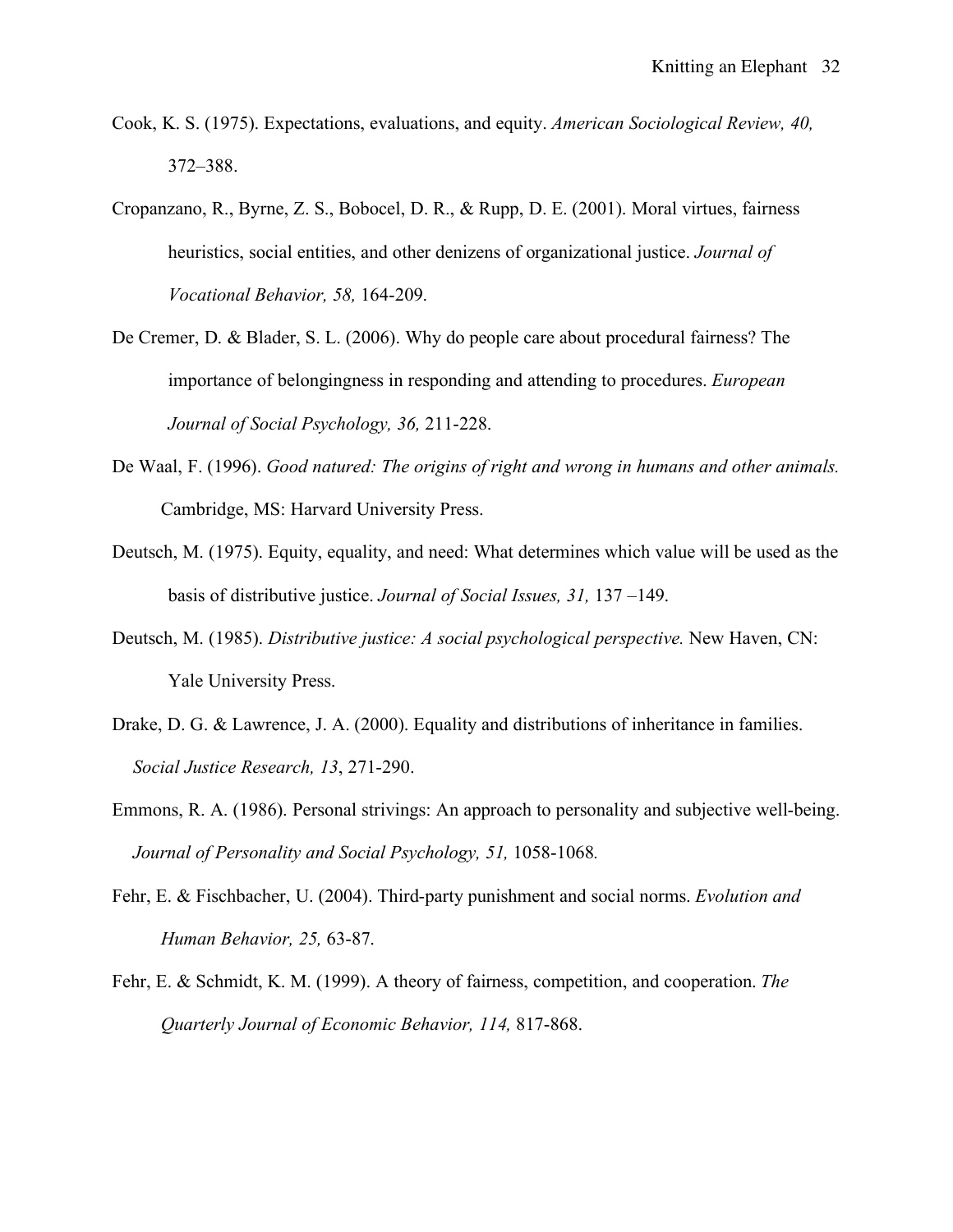- Fiske, A. P. (1991). *Structures of social life: The four elementary forms of human relations*. New York: Free Press.
- Folger, R. (2001). Fairness as deonance. In S. W. Gilliland, D. D. Steiner, & D. P. Skarlicki (Eds.), *Research in social issues in management* (Vol. 1, pp. 3-33). Greenwich, CT: Information Age Publishers.
- Folger, R., Cropanzano, R., & Goldman, B. (2005). What is the relationship between justice and morality? In J. Greenberg and J. Colquitt (Eds.) *Handbook of organizational justice research (pp. 218-248),* Mahwah, NJ: Lawrence Erlbaum.
- Greenberg, J. (1990). Employee theft as a reaction to underpayment inequity. *Journal Applied Psychology, 75*, 561–568.
- Haidt, J. (2001). The emotional dog and its rational tail: A social intuitionist approach to moral judgment. *Psychological Review, 108*, 814-834.
- Haidt, J. (2003). The moral emotions. In R. J. Davidson, K. R. Scherer, & H. H. Goldsmith (Eds.) *Handbook of Affective Sciences* (pp. 852-870). New York: Oxford University Press.
- Haidt, J., Koller, S. H., & Dias, M. G. (1993). Affect, culture, and morality, or is it wrong to eat your dog? *Journal of Personality and Social Psychology, 65*, 613-628.
- Hastorf, A. & Cantril, H. (1954). They saw a game: A case study. *Journal of Abnormal and Social Psychology, 49,* 129-134.
- Higgins, E. T. (1987). Self-discrepancy: A theory relating self and affect. *Psychological Review, 94,* 319 - 340.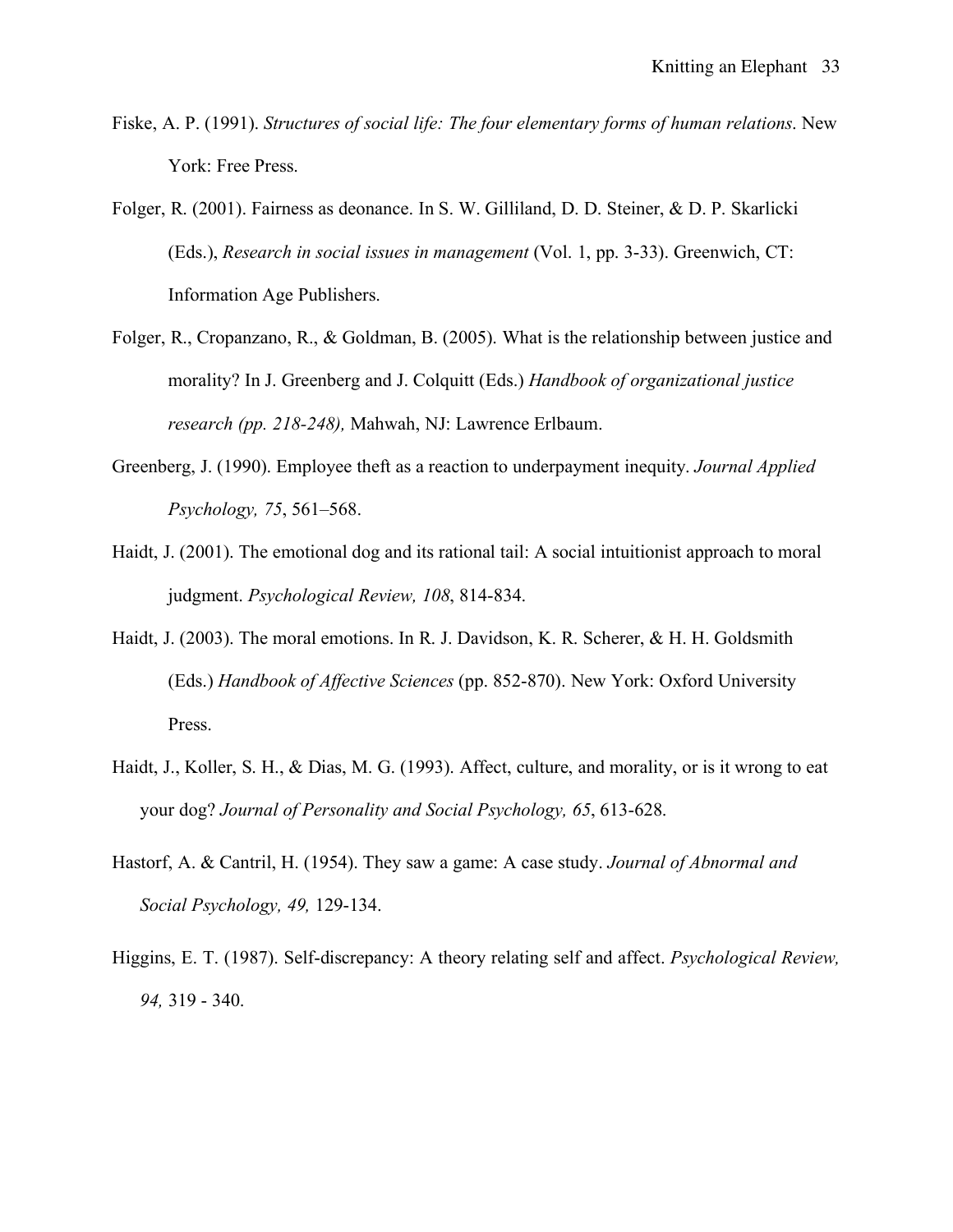Holmvall, C. M. & Bobocel, D. R. (2008). What fair procedures say about me: Self-construals and reactions to procedural fairness. *Organizational Behavior and Human Decision Processes, 105,* 147-168.

Homans, G. C. (1961). *Social behavior: Its elementary forms*. New York: Harcourt Brace.

Huo, Y. J., Smith, H. J., Tyler, T. R., & Lind, E. (1996). Superordinate identification, subgroup identification, and justice concerns: Is separatism the problem; is assimilation the answer? *Psychological Science, 7,* 40–45.

James, W. (1890). *The principles of psychology*. New York: Holt.

Jonas, E., Schimel, J., Greenberg, J., & Pyszczynski, T. (2002). The Scrooge effect: Evidence that mortality salience increases prosocial attitudes and behavior. *Personality and Social Psychology Bulletin, 28,*1342-1353.

Jowett, B. (1999). *Plato: The Republic*. New York: Barnes and Noble.

- Kim, T.Y. & Leung, K. (2007). Forming and reacting to overall fairness: A cross-cultural comparison. *Organizational Behavior and Human Decision Processes, 104,* 83-95.
- Kohlberg, L. W. (1973). The claim to moral adequacy of a highest stage of moral development. *Journal of Philosophy, 70,* 630-646.
- Konow, J. (1996). A positive theory of economic fairness. *Journal of Economic Behavior and Organization, 31,* 13–35.
- Kuhn, T. S. (1962). *The structure of scientific revolutions.* Chicago, IL: University of Chicago Press.
- Lakatos, I. (1978). *The methodology of scientific research programmes: Philosophical papers Volume 1.* Cambridge: Cambridge University Press.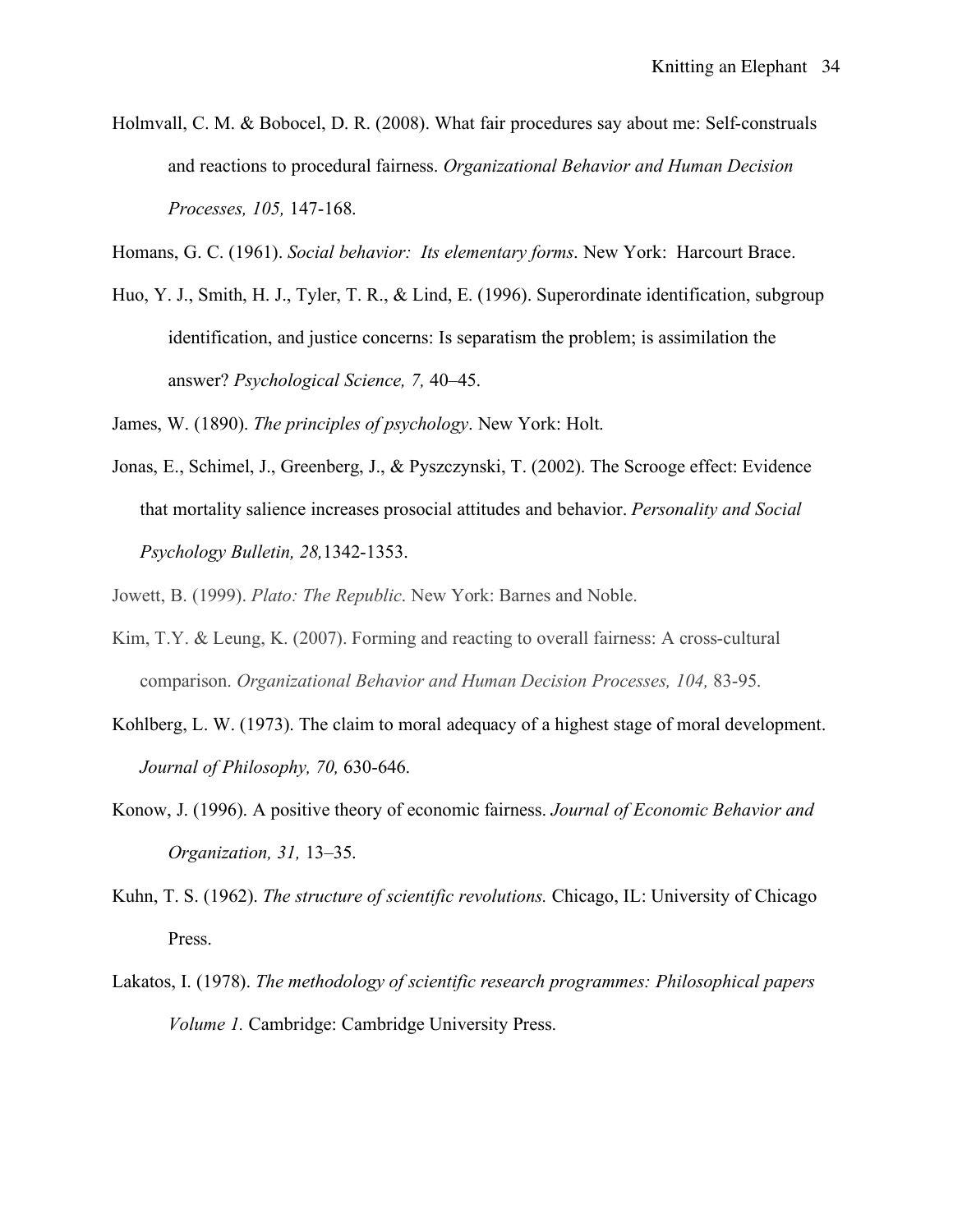- Lane, R. E. (1986). Market justice, political justice. *American Political Science Review, 80,* 383 - 402.
- Leary, M. R., Tambor, E. S., Terdal, S. K., & Downs, D. L. (1995). Self-esteem as an interpersonal monitor: The sociometer hypothesis. *Journal of Personality and Social Psychology, 68,* 518-530.
- Lerner, M. J. (1977). The justice motive: Some hypotheses as to its origins and forms. *Journal of Personality, 45,* 1–52.
- Lester, D. (2000). Is there a consistent pro-life attitude? *Advances in Psychology, 1,* 1–9.
- Lind, E. A. & Tyler, T. R. (1988). *The social psychology of procedural fairness.* New York: NY, Plenum.
- Lupfer, M. B., Weeks, K. P., Doan, K. A., & Houston, D. A. (2000). Folk conceptions of fairness and unfairness. *European Journal of Social Psychology, 30,* 405–428.
- Major, B. & Adams, J. B. (1983). Role of gender, interpersonal orientation, and self-presentation in distributive-justice behavior. *Journal of Personality and Social Psychology, 45,* 598- 608.
- Markus, H. & Kunda, Z. (1986). Stability and malleability of the self-concept. *Journal of Personality and Social Psychology, 51*, 858-866.
- Markus, H. & Wurf, E. (1987). The dynamic self-concept: A social psychological perspective. *Annual Review of Psychology, 38,* 299–337.

Maslow, A. H. (1993). *The farther reaches of human nature.* New York: Penguin Books.

McFarlin, D. B. & Sweeney, P. D. (1992). Distributive and procedural justice as predictors of satisfaction with personal and organizational outcomes. *Academy of Management Journal, 35*, 626-637.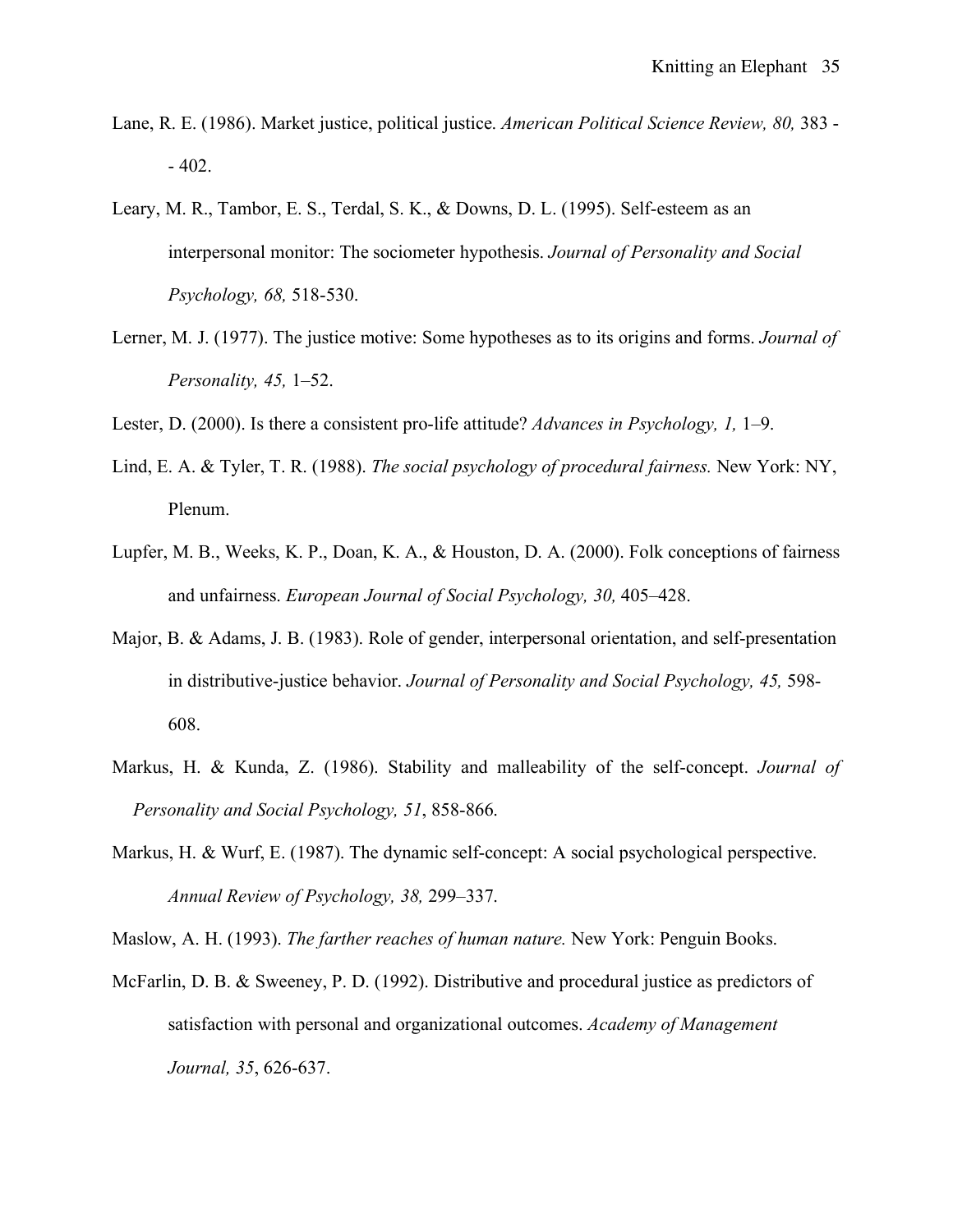- McGuire, W. J., McGuire, C. V., & Cheever, J. (1986). The self in society: Effects of social contexts on the sense of self. *British Journal of Social Psychology, 25,* 259-270.
- Mikula, G., Petri, B., & Tanzer, N. (1990). What people regard as unjust. *European Journal of Social Psychology, 22,* 133–149.
- Mullen, E. & Skitka, L. J. (2006). Exploring the psychological underpinnings of the moral mandate effect: Motivated reasoning, identification, or affect? *Journal of Personality and Social Psychology, 90,* 629-643*.*
- Nucci, L.P. (2001). *Education in the moral domain.* New York: Cambridge University Press.
- Nucci, L. P. & Turiel, E. (1978). Social interactions and the development of social concepts in pre-school children. *Child Development, 49*, 400–407.
- Pittman, T.S. & Darley, J. M. (2003). The psychology of compensatory and retributive justice. *Personality and Social Psychology Review, 7,* 324–336.
- Platow, M. J. & von Knippenberg, D. A. (2001). A social identity analysis of leadership endorsement: The effects of leader in-group prototypicality and distributive intergroup fairness. *Personality and Social Psychology Bulletin, 27,* 1508–1519.
- Prentice, D. A. & Crosby, F. (1987). The importance of context for assessing deservingness. J. C. Masters, & W. P. Smith (Eds.). *Social comparison, social justice, and relative deprivation: Theoretical, empirical, and policy perspectives* (pp. 165-182). Hillsdale, NJ: Erlbaum.
- Rainwater, L. (1974). *What money buys: Inequality and the social meaning of income.* New York: Basic Books.
- Reed, A., II. & Aquino, K. (2003). Moral identity and the expanding circle of moral regard toward out-groups. *Journal of Personality and Social Psychology, 84,* 1270 - 1286.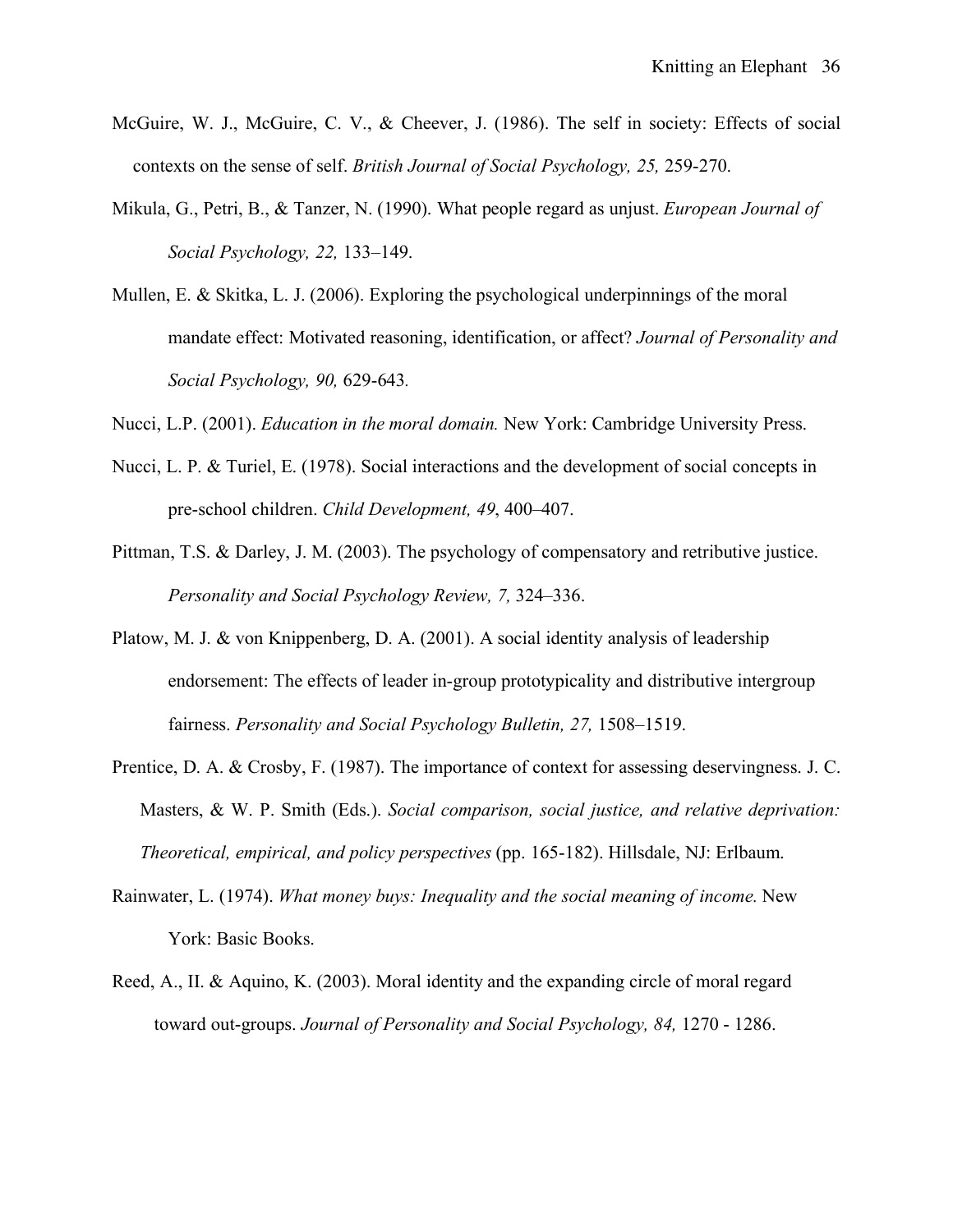- Rentsch, J. R, & Heffner, T. S. (1994). Assessing self-concept: Analysis of Gordon's coding scheme using "Who Am I?" responses. *Journal of Social Behavior and Personality, 9,* 283- 300.
- Rest, J. R., Narvaez, D., Bebeau, M. J., & Thoma, S. J. (1999). *Postconventional moral thinking. A neo-Kohlbergian approach.* Mahwah, NJ: Lawrence Erlbaum.
- Robinson, P. H., Kurzban, R., & Jones, O. D. (2007). The origins of shared intuitions of justice. *Vanderbilt Law Review, 60,* 1634-1688.
- Rusbult, C. E. (1983). A longitudinal test of the investment model: The development (and deterioration) of satisfaction and commitment in homosexual involvements. *Journal of Personality and Social Psychology, 45,* 101–117.
- Showers, C. J. (2002). Integration and compartmentalization: A model of self-structure and selfchange. D. Cervone & W. Mischel (Eds.). *Advances in personality science (pp. 271-291).*  New York, NY, Guilford Press.
- Skarlicki, D. P. & Folger, R. (1997). Retaliation in the workplace: The roles of distributive, procedural, and interactional justice. *Journal Applied Psychology, 82,* 434–443.
- Skitka, L. J. (2002). Do the means always justify the ends or do the ends sometimes justify the means? A value protection model of justice reasoning. *Personality and Social Psychology Bulletin, 28,* 588-597.
- Skitka, L. J. (2003). Of different minds: An accessible identity model of justice reasoning. *Personality and Social Psychology Review, 7*, 286–297.
- Skitka, L. J. (2006). *Legislating morality: How deep is the U.S. Supreme Court's reservoir of good will?* Paper presented at the meeting of the International Society for Justice Research, Berlin, Germany.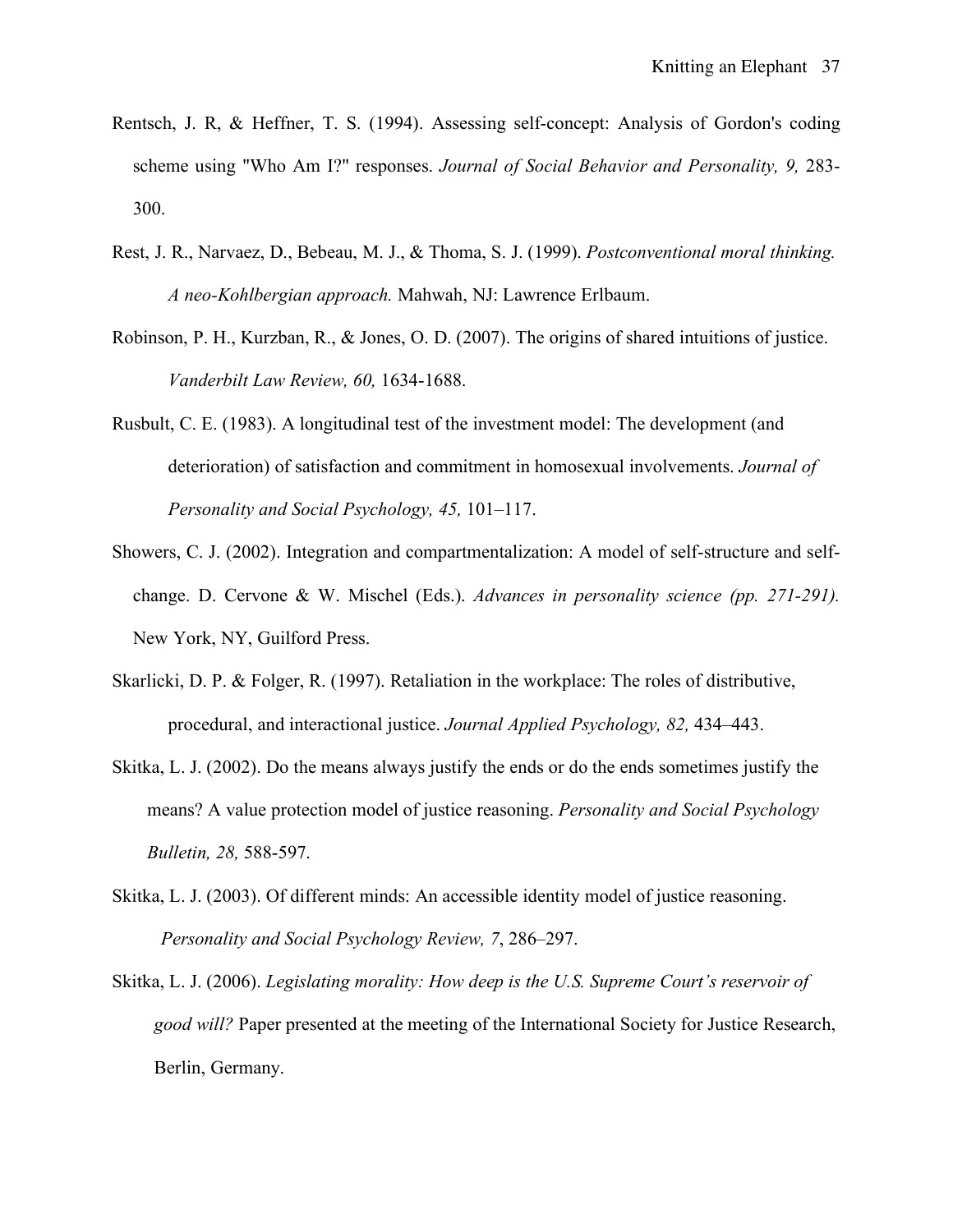- Skitka, L.J. & Bauman, C. W. (in press). Is morality always an organizational good? A review of morality in the context of organizational justice theory and research. In S. W. Gilliland, D. D. Steiner, & D. P. Skarlicki (Eds.) *Justice, morality, and social responsibility. Research in Social Issues in Management, Vol. 6,* Greenwich, CT: Information Age Publishing.
- Skitka, L. J., Bauman, C. W. & Mullen, E. (2008). Morality and justice: An expanded theoretical perspective and review. In K. A. Hedgvedt & J. Clay-Warner (Eds.) *Advances in Group Processes, Vol. 25* (pp. 1 – 27). Bingley, UK: Emerald Group Publishing Ltd.
- Skitka, L. J., Bauman, C. W., & Sargis, E. G. (2005). Moral conviction: Another contributor to attitude strength or something more? *Journal of Personality and Social Psychology, 88,* 895–917.
- Skitka, L. J. & Houston, D. (2001). When due process is of no consequence: Moral mandates and presumed defendant guilt or innocence. *Social Justice Research, 14*, 305-326.
- Skitka, L. J. & Mullen, E. (2002). Understanding judgments of fairness in a real-world political context: A test of the value protection model of justice reasoning. *Personality and Social Psychology Bulletin, 28,* 1419-1429*.*
- Smetana, J. (1993). Understanding of social rules. In M. Bennett (Eds.), *The development of social cognition: The child as psychologist.* New York: Guilford Press.
- Sprecher, S. & Schwartz, P. (1994). Equity and balance in the exchange of contributions in close relationships. In M. J. Lerner & G. Mikula (Eds.), *Entitlement and the Affectional Bond: Justice in Close Relationships* (pp. 11 - 43). New York, NY: Plenum Press.
- Steele, C. (1988). The psychology of self-affirmation: Sustaining the integrity of the self. In L. Berkowitz (Ed.), *Advances in experimental social psychology* (Vol. 21, pp. 261-302). New York: Academic Press.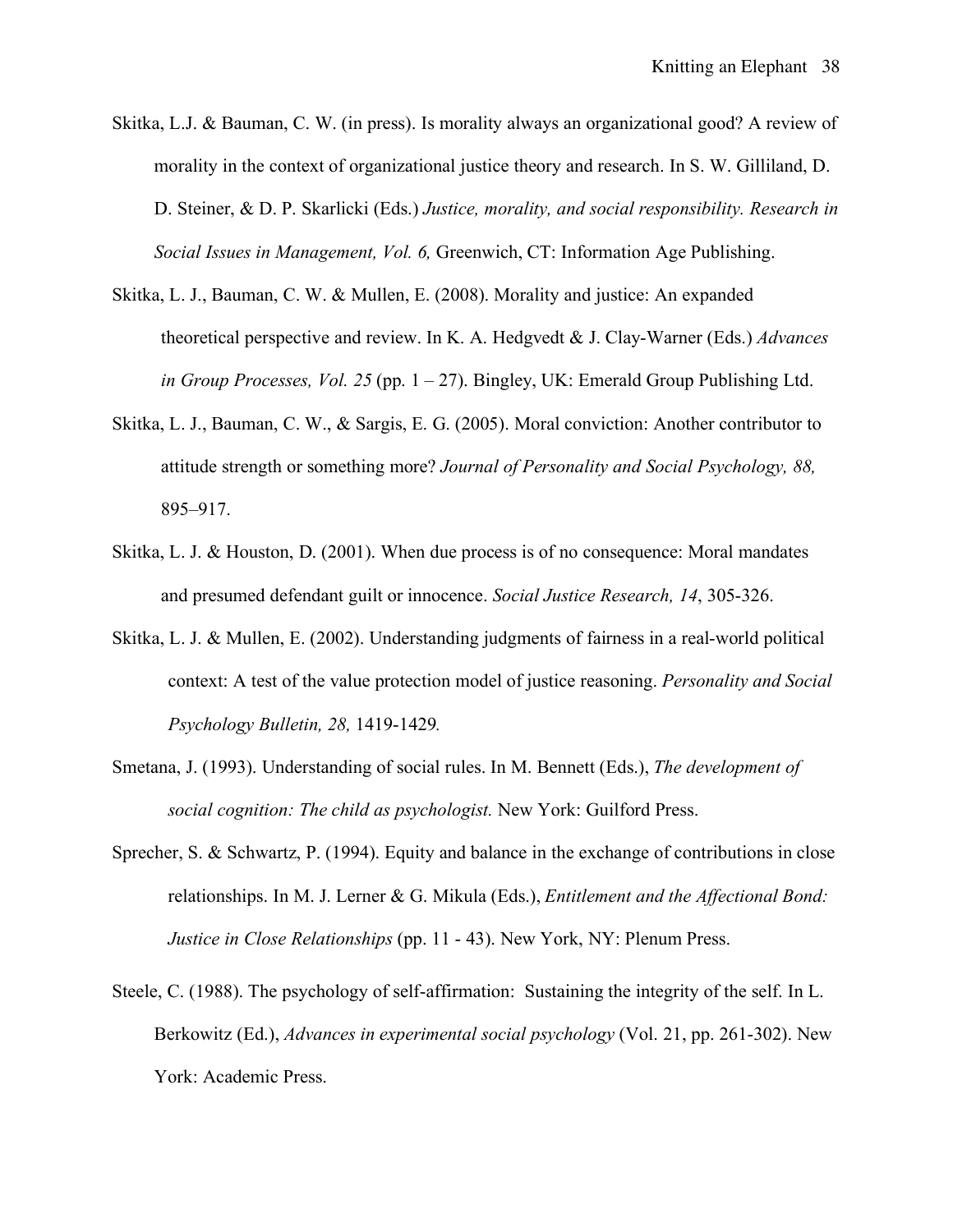- Steele, C. M. (1999). The psychology of self-affirmation: Sustaining the integrity of the self. In R. F. Baumeister (Ed), *The self in social psychology. Key readings in social psychology.* (pp. 372-390). Philadelphia, PA: Psychology Press/Taylor, & Francis.
- Stouffer, S. A., Suchman, E. A., DeVinney, L. C., Star, S. A., & Williams, R. M., Jr. (1949). The *American soldier: Adjustment during army life (Vol.1)*. Princeton, NJ: Princeton University Press.
- Tetlock, P. E. (2002). Social functionalist frameworks for judgment and choice: Intuitive politicians, theologians, and prosecutors. *Psychological Review, 109,* 451-471.
- Thibaut, J. &Walker, J. (1975). Procedural justice: A psychological analysis. Hillsdale, NJ: Lawrence Erlbaum.
- Tisak, M. (1995). Domains of social reasoning and beyond. In R. Vasta (Ed.), *Annals of child development* (Vol. 11). London: Jessica Kingsley.
- Turiel, E. (2002). *The culture of morality: Social development, context, and conflict.* Cambridge, UK: Cambridge University Press*.*
- Turner, J. C. (1985). Social categorization and the self-concept: A social cognitive theory of group behavior. In E. J. Lawler (Ed.), *Advances in group processes: Theory and research* (Vol. 2, pp. 77 - 122). Greenwich, CT: JAI Press.
- Turner, J. C. (1999). Some current issues in research on social identity and self-categorization theories. In N. Ellemers, R. Spears, & B. Doosje (Eds.) *Social identity* (pp. 6-34)*.* Malden, MA: Blackwell.
- Tyler, T. R. (1989). The psychology of procedural justice: A test of the group value model. *Journal of Personality and Social Psychology. 57*, 850-863.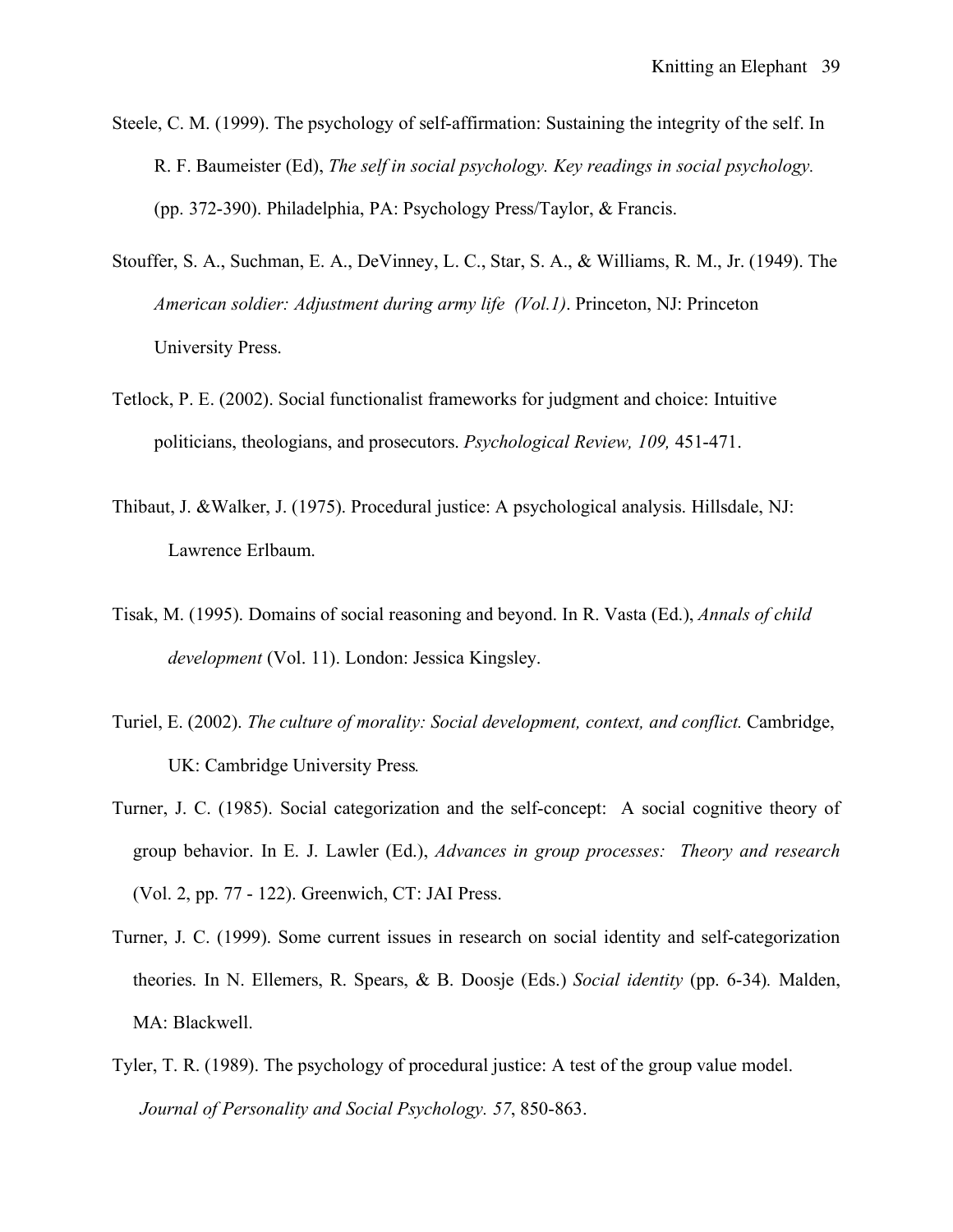- Tyler, T. R. & Blader, S. L. (2003). The group-engagement model: Procedural justice, social identity, and cooperative behavior. *Personality and Social Psychology Review, 7,* 349– 361.
- Tyler, T. R. & Lind, E. A. (1992). A relational model of authority in groups. In M. Zanna (Ed.), *Advances in experimental social psychology* (Vol. 4, pp. 595-629). Boston: McGraw-Hill.
- Van Prooijen, J.W., van den Bos, K., &Wilke, H. A. M. (2002). Procedural justice and status: Status salience as antecedent of procedural fairness effects. *Journal of Personality and Social Psychology, 83,* 1353–1361.
- Walster, E., Walster, G. W., Berscheid, E., & Austin, W. (1978). *Equity: Theory and research*. Boston: Allyn and Bacon.
- Watts, B. L., Messé, L. A., & Vallacher, R. R. (1982). Toward understanding sex differences in pay allocation: Agency, communion, and reward distribution behavior. *Sex Roles, 8,* 1175-1187.
- Wenzel, M. (2000). Justice and identity: The significance of inclusion for perceptions of entitlement and the justice motive. *Personality and Social Psychology Bulletin*, *26*, 157– 176.
- Zhong, C. B. & Liljenquist, K. (2006). Washing away your sins: Threatened morality and physical cleansing. *Science, 8,* 1451 –1452.